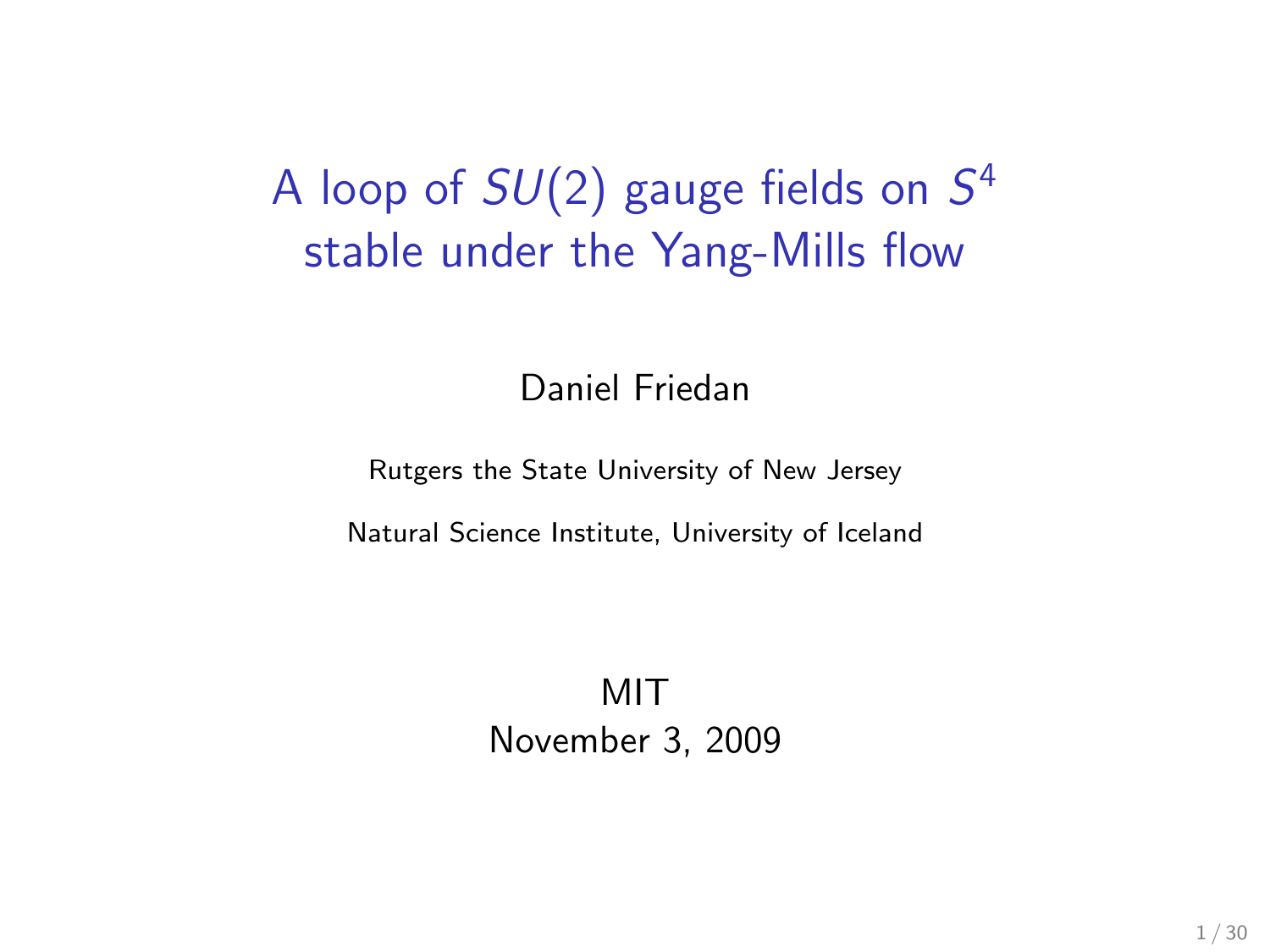# The space of connections

G a compact Lie group  $\rightarrow$  say  $G = SU(2)$  $M$  a riemannian 4-manifold  $\qquad \longrightarrow \quad$  say  $M=S^4$ B a principle G-bundle over M — say B = S <sup>4</sup> × SU(2)  $\mathcal{A}$  = the space of connections in B  $D = d + A$  the covariant derivative A an  $su(2)$ -valued 1-form on  $S^4$  $F=D^2$  the curvature, an su(2)-valued 2-form  $G =$  the group of automorphisms of B (gauge transformations)  $\mathcal{G} = \mathit{Maps}(S^4 \rightarrow SU(2))$ 

 $A/G$  = the gauge equivalence classes of connections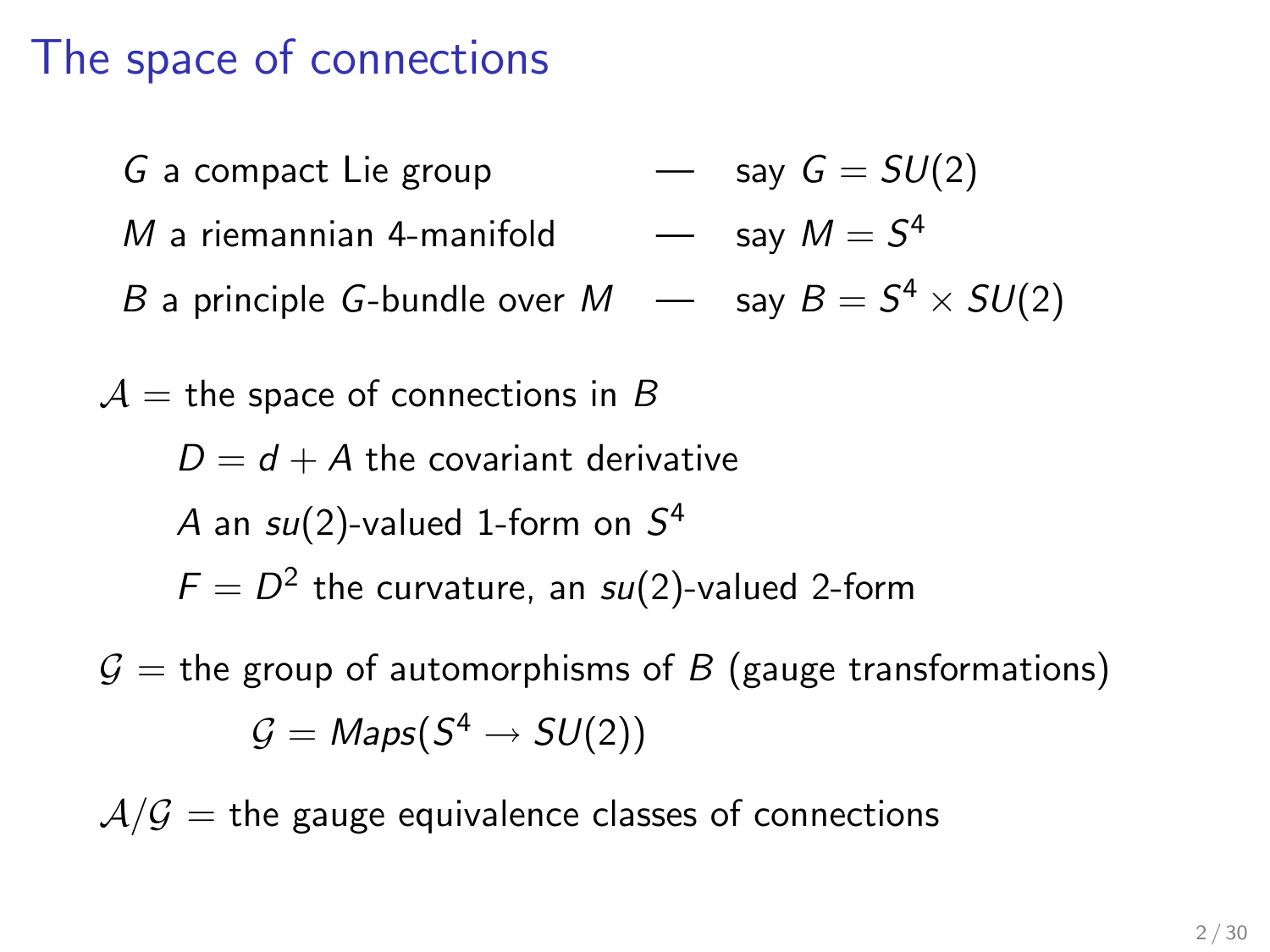The Y-M flow on the unparametrized loops of connections

The Yang-Mills action  $2\pi^2$ Z M 1  $\frac{1}{4}$ tr(−F \* F) (normalized so that the instanton has  $S_{YM} = 1.$ )

The metric on 
$$
\mathcal{A}
$$
  $(ds)_{\mathcal{A}}^2 = \frac{1}{2\pi^2} \int_M \frac{1}{2} \text{tr}(-\delta A * \delta A)$ 

The gradient flow

$$
\frac{\partial A}{\partial t} = -\nabla S_{YM} = *D * F(A)
$$

$$
(\partial_t A_\mu(x) = D^\nu F_{\nu\mu}(x) = \partial^\nu \partial_\nu A_\mu(x) + \cdots)
$$

The Y-M flow is  $G$ -invariant, so it acts:

- $\bullet$  on the gauge equivalence classes,  $\mathcal{A}/\mathcal{G}$
- pointwise on loops of connections,  $\mathit{Maps}(S^1 \rightarrow \mathcal{A}/\mathcal{G})$
- on unparametrized loops,  $\mathcal{L}=\; \mathit{Maps}(S^1\to \mathcal{A/G})/\mathit{Diff}(S^1)$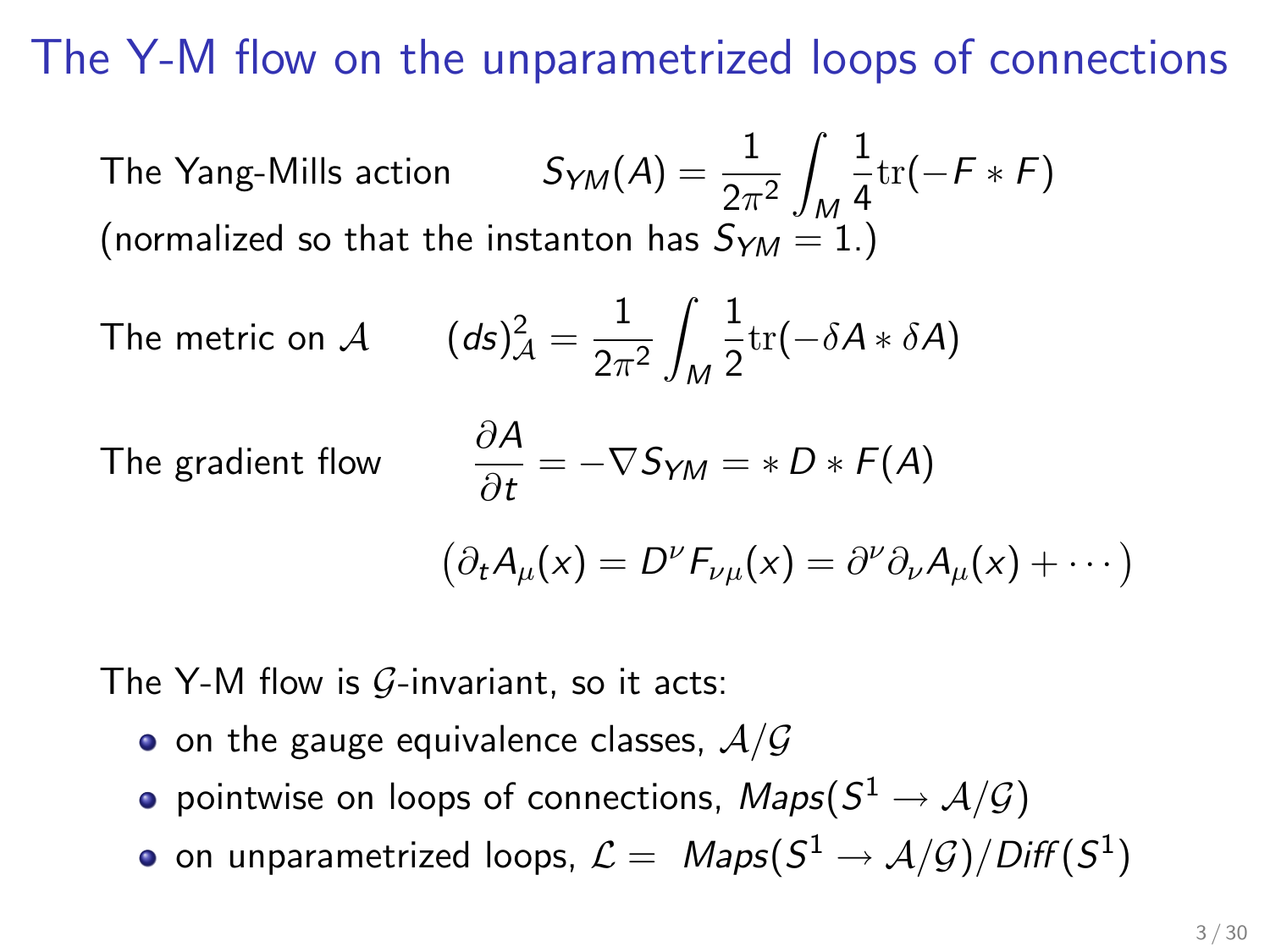# The problem

What is the generic long-time behavior of the Y-M flow on the space  $\mathcal L$  of unparametrized loops?

A stable loop would be a parametrized loop  $\sigma \mapsto A(\sigma)$  on which the flow acts by reparametrization:  $\partial_t A(\sigma) = v(\sigma) \partial_{\sigma} A(\sigma)$ .

Are there nontrivial stable loops for all the nontrivial elements in  $\pi_0 \mathcal{L} = \pi_1(\mathcal{A}/\mathcal{G})$ ?

A is contractible, so

$$
\pi_1(\mathcal{A}/\mathcal{G}) = \pi_0 \mathcal{G} = \pi_0 \mathsf{Maps}(S^4 \to \mathcal{G}) = \pi_4 \mathcal{G}
$$

$$
\pi_4 \mathcal{S} U(2) = \mathbb{Z}_2
$$

 $SU(2)$  is the only compact Lie group with nontrivial  $\pi_4$ .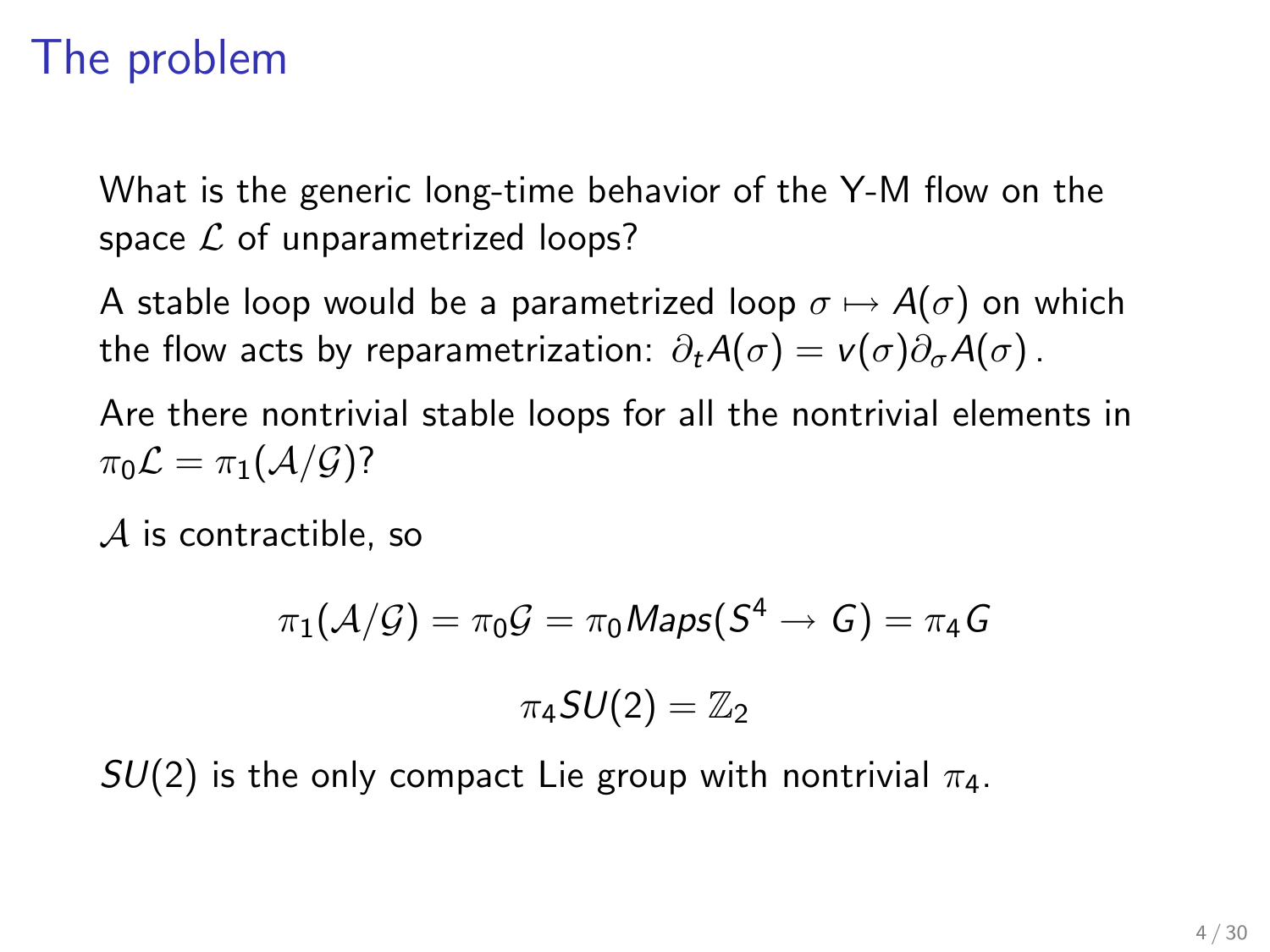# Personal motivation

Hypothetical application in a speculative physics theory [DF, 2003].

The lambda model is a modified 2-d nonlinear model whose target space is the space of space-time fields, e.g.,  $A/G$ .

The modification consists of interspersing the ordinary dilation operator of the nonlinear model with the gradient flow of the space-time action, e.g.,  $S_{YM}$ .

The dilation operator of the lambda model generates a measure on the target manifold  $-$  a space-time quantum field theory.

A stable loop for the  $SU(2)$  Yang-Mills flow is a classical winding mode for the lambda model.

If the stable loop can be quantized in the lambda model, it might give low energy states that are not in lagrangian  $SU(2)$  quantum gauge field theory, and that might be observable.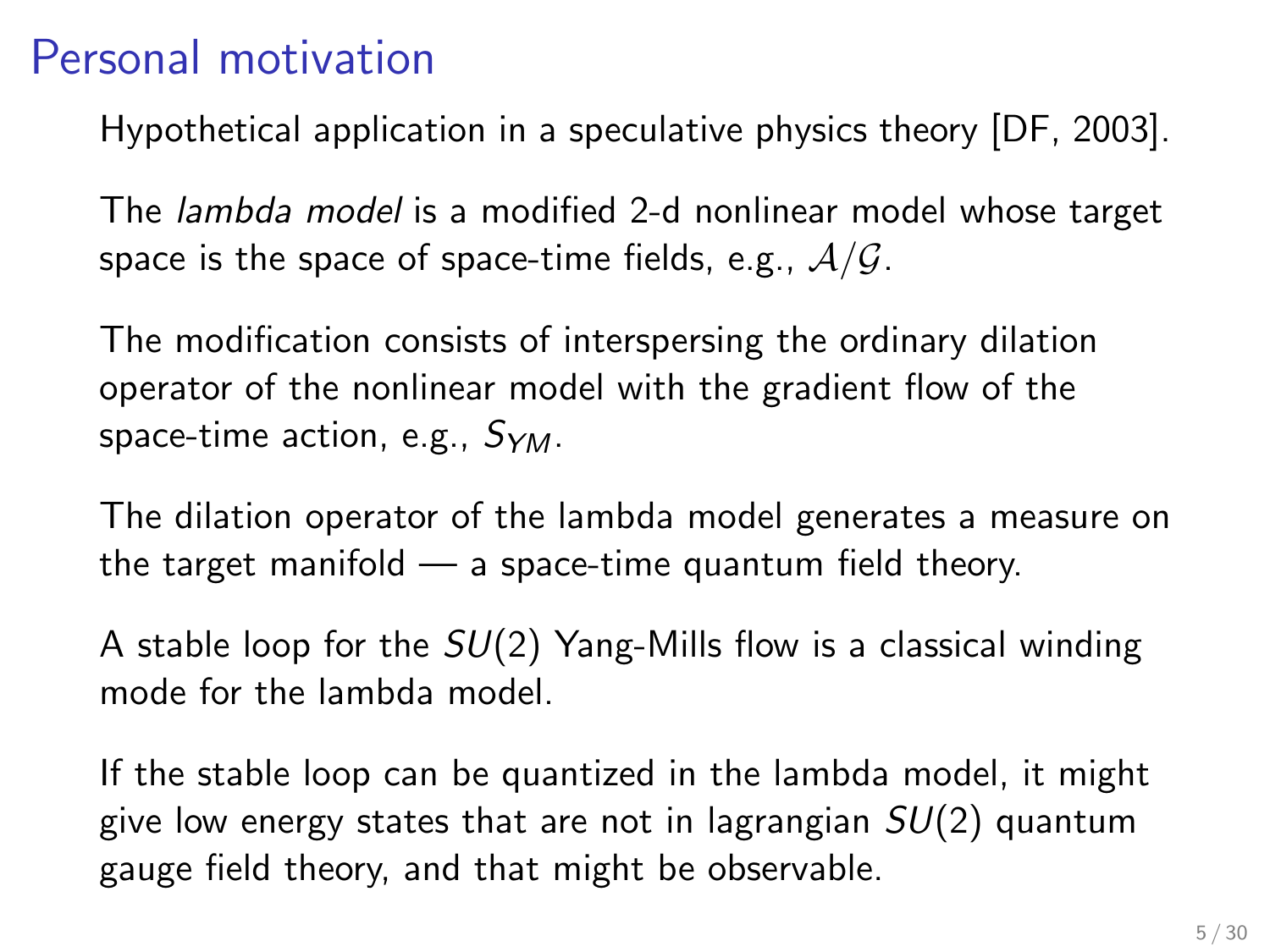# The result

A plausible outcome of the Y-M flow would be for one point on the loop to flow to a saddle point with a one-dimensional unstable manifold. The outgoing flows in both directions along the unstable manifold would end at the flat connection. The unstable manifold would thus form a stable loop.

Here, I find such a saddle point, with  $S_{YM} = 2$ , and show that its unstable manifold is one-dimensional, so forms a stable loop.

Actually, the saddle point is not a point, but rather a loop of fixed points.

This is naive mathematics: entirely explicit, elementary calculations.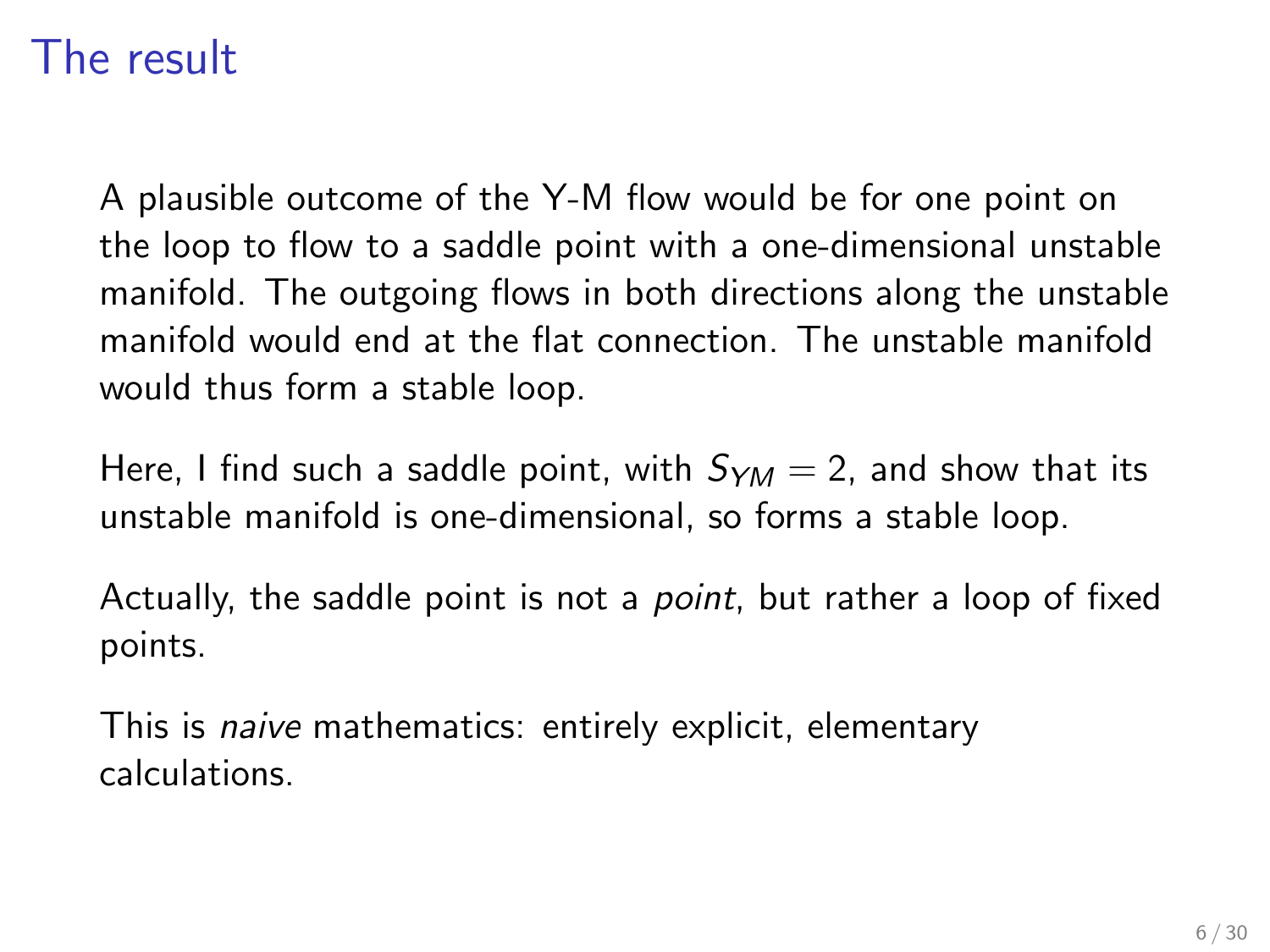### Previous work

Sibner, Sibner and Uhlenbeck (1989) constructed nontrivial loops of connections in the trivial bundle over  $S^4$ , with certain given  $U(1)$  symmetry.

Then they minimized over loops with the given  $U(1)$  symmetry the maximum of  $S_{YM}$  on the loop, and showed that this min-max was realized by a solution of the Yang-Mills equations.

As far as I can tell, these solutions have  $S_{YM} > 2$ . Each of these solutions should have a one-dimensional unstable manifold within the space of connections of the given  $U(1)$  symmetry, but the full unstable manifold, within the space of all connections, presumably has dimension  $> 1$ .

They conjectured the existence of an additional solution, not given by their construction. Presumably, their missing solution is the saddle point described here.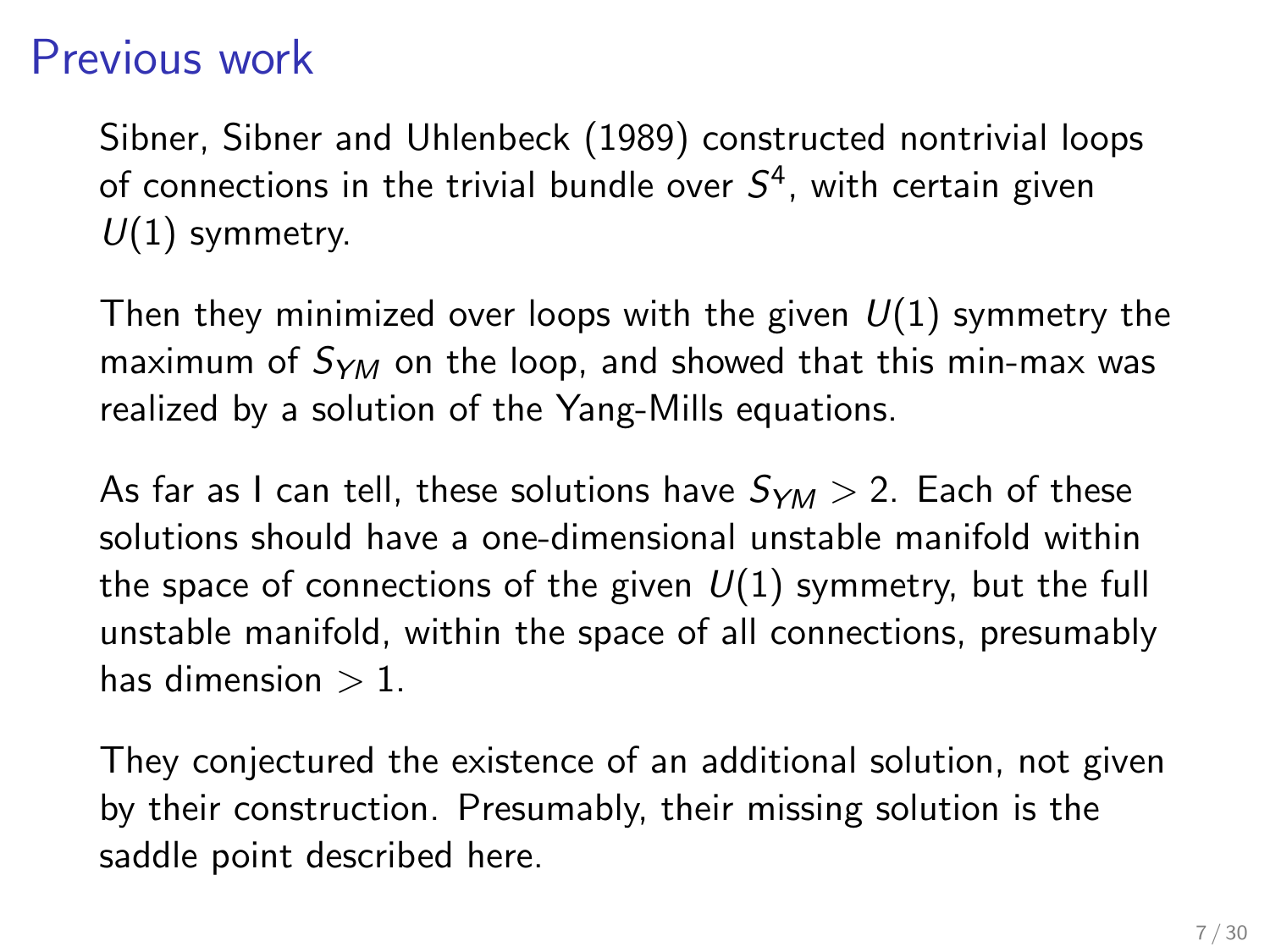# $SU(3)/SU(2)=S^5\subset\mathbb{C}^3$

Lacking intuition, I looked for an explicit nontrivial loop of  $SU(2)$ connections, planning to run the Y-M flow numerically to see what would happen.

The  $SU(2)$  bundles over  ${\cal S}^5$  are classified by  $\pi_4SU(2)$ , because they are made by gluing together trivial bundles on the north and south hemispheres using a map from the equator,  ${\cal S}^4$ , to  $SU(2)$ . So there is a unique nontrivial  $SU(2)$  bundle over  ${\cal S}^5.$ 

 $SU(3) \rightarrow SU(3)/SU(2) = S^5 \subset \mathbb{C}^3$  is a homogeneous model of the nontrivial bundle, with a canonical connection invariant under  $SU(3)_I \times U(1)_R$ .

Pull back along a suitable map  $S^1 \times S^4 \to S^5$  to get a nontrivial loop of  $SU(2)$  connections on  $S^4$ ,

$$
\sigma\in[0,2\pi]\mapsto D_\sigma
$$

with  $D_0$  and  $D_{2\pi}$  nontrivially gauge equivalent flat connections.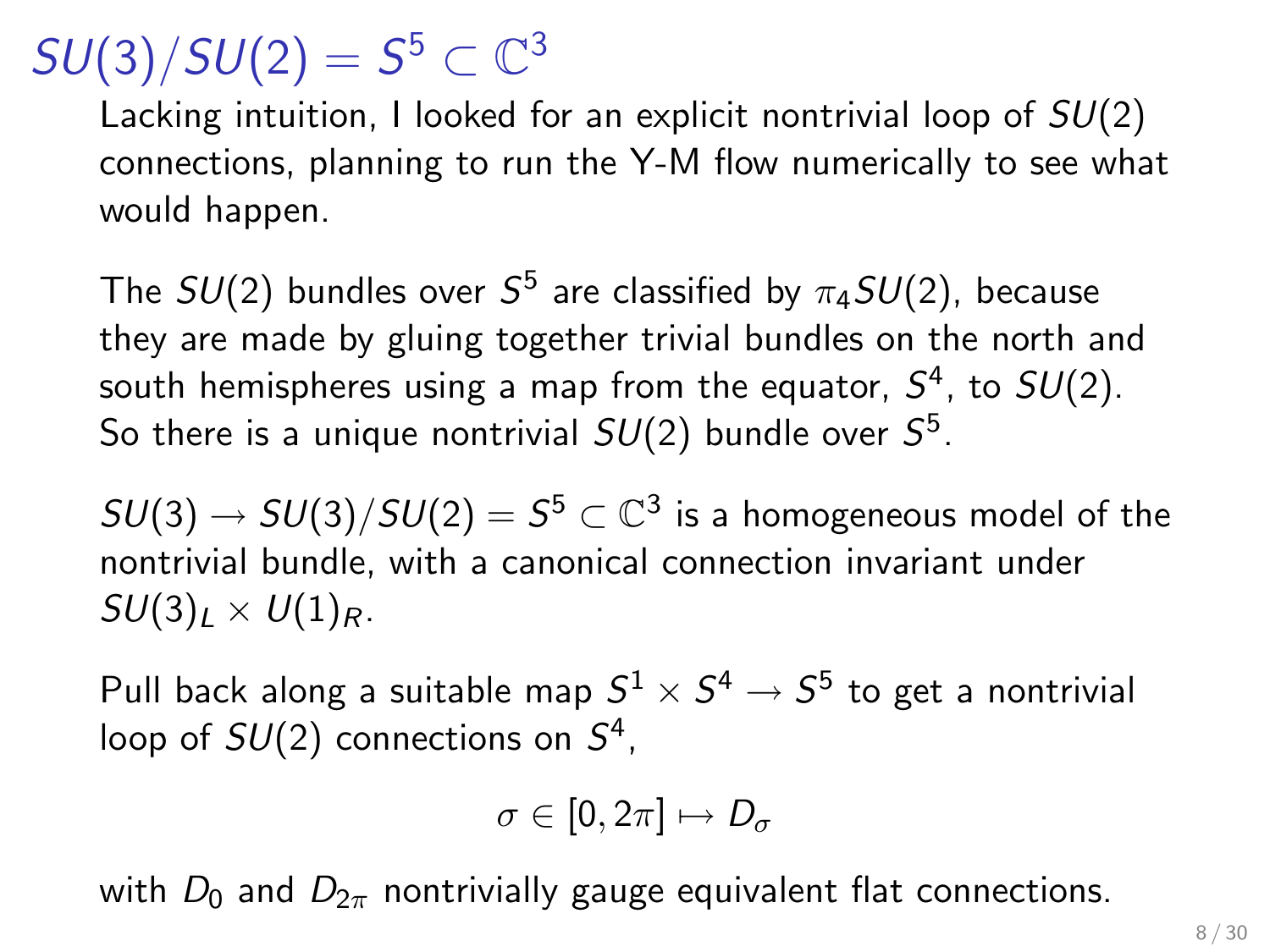Parametrizations

$$
S^{3} \subset \mathbb{C}^{2}: \t z = (z_{1}, z_{2}) \t |z_{1}|^{2} + |z_{2}|^{2} = 1
$$
  

$$
S^{4} \subset \mathbb{R} \oplus \mathbb{C}^{2}: \t (cos \theta, z_{1} sin \theta, z_{2} sin \theta) \t 0 \le \theta \le \pi
$$
  

$$
r = e^{x} = tan \frac{\theta}{2}
$$

#### $U(2)$  symmetry

The map  $S^1 \times S^4 \to S^5$  can be chosen so that each connection  $D_\sigma$ is invariant under the action of  $U(2)$  on  $\mathcal{S}^3\subset\mathbb{C}^2.$ 

For example, take

$$
(\sigma,\theta,z_1,z_2)\mapsto \left(\cos\theta+i\sin\theta\cos\frac{\sigma}{2},z_1\sin\theta\sin\frac{\sigma}{2},z_2\sin\theta\sin\frac{\sigma}{2}\right)
$$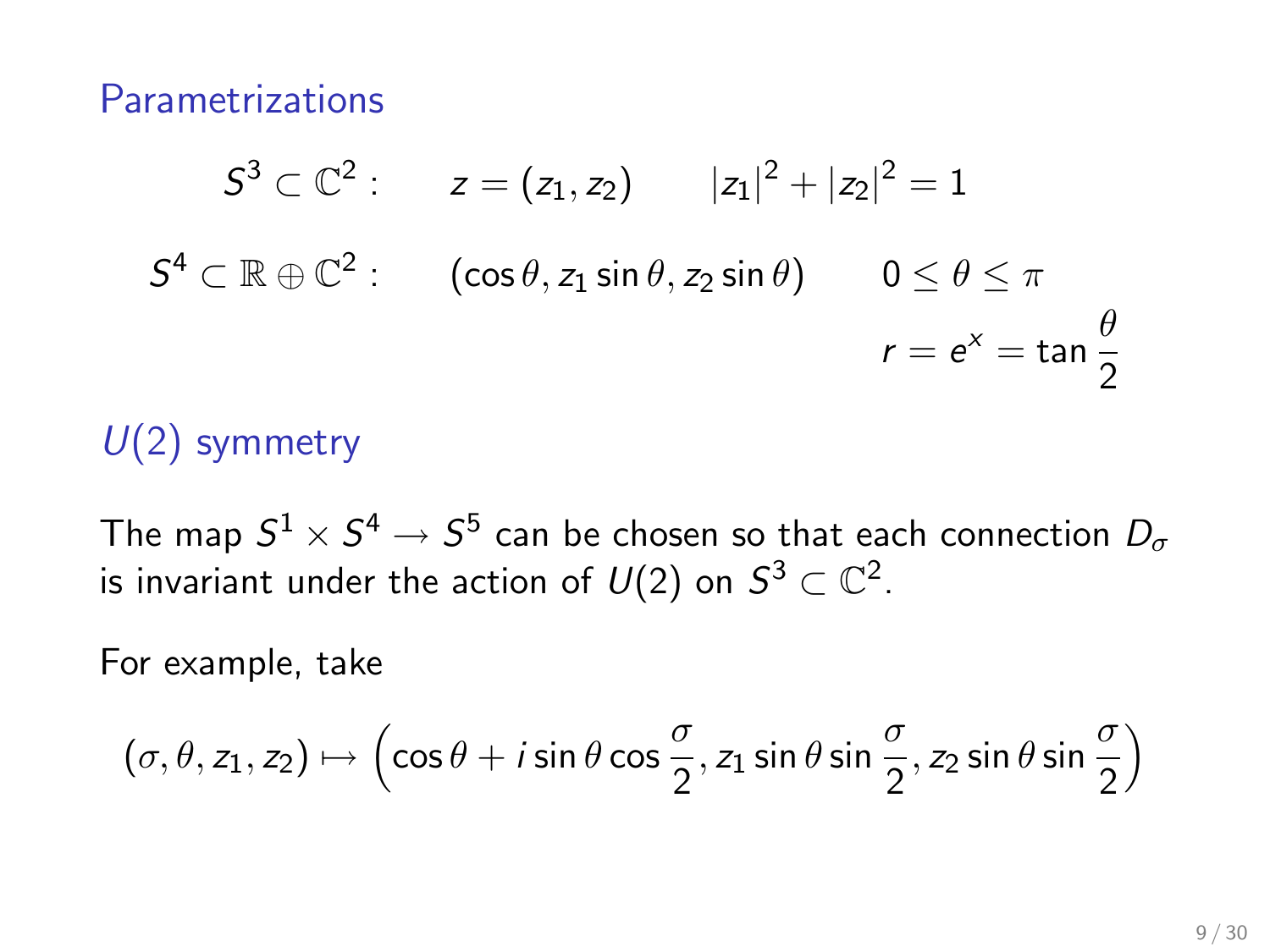An additional  $\mathbb{Z}_2$  symmetry exchanges  $D_{\sigma} \leftrightarrow D_{2\pi-\sigma}$ .

So the midpoint  $D_{\pi}$  has an enhanced  $U(2)\rtimes\mathbb{Z}_2$  symmetry.

 $D_{\pi}$  should flow to the saddle point.

The  $\mathbb{Z}_2$  symmetry would exchange the two branches of the unstable manifold.

Instead of running the Y-M flow numerically on the loop, it is considerably easier just to minimize  $S_{YM}$  within the space of  $U(2)\rtimes\mathbb{Z}_2$ -invariant connections.

 $U(2)$  acts transitively on  $S^3$ , so the  $U(2)$ -invariant connection forms  $A_{\sigma}$  are functions only of  $\theta$ , or x.

The additional  $\mathbb{Z}_2$  symmetry reflects  $\theta \leftrightarrow \pi - \theta$ ,  $x \leftrightarrow -x$ , so the invariant connection forms satisfy reflection symmetry conditions.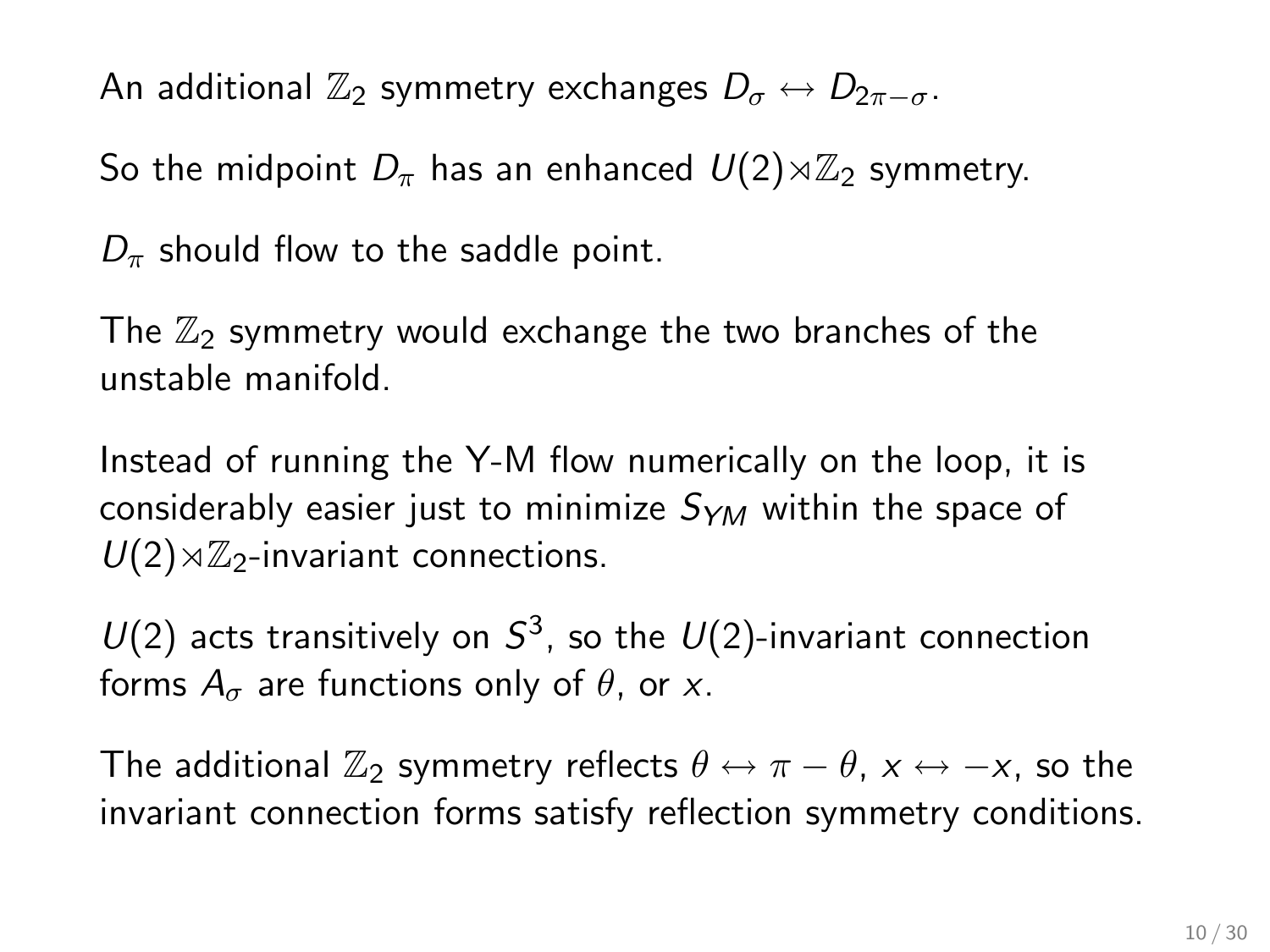# Numerical investigations

The connection 1-form  $A(\theta)$  has two independent components, satisfying certain symmetry conditions under  $\theta \rightarrow \pi - \theta$ .

Write them as suitable polynomials in  $\cos \theta$ .  $S_{YM}$  is a quartic polynomial in the coefficients of the polynomials.

Minimize  $S_{YM}$  numerically on this 2N dimensional submanifold of the space of invariant connections, using Sage, Mathematica, and Maple. The programs misbehaved for  $N > 15$ .

The numerics suggest an absolute minimum at  $S_{YM}=2$ .

 $S_{YM}$  a small integer suggests topology.

 $SU(3)$ :  $S_{YM} = 2.4$ 

- N min $(S_{YM})$
- 1 2.15627
- 2 2.06011
- 3 2.03019
- 4 2.01735
- 5 2.01086
- 6 2.00723
- 7 2.00504
- 8 2.00368
- 9 2.00346
- 10 2.00313
- 11 2.00286
- 12 2.00251
- 13 2.00202
- 14 2.00186 15 2.00147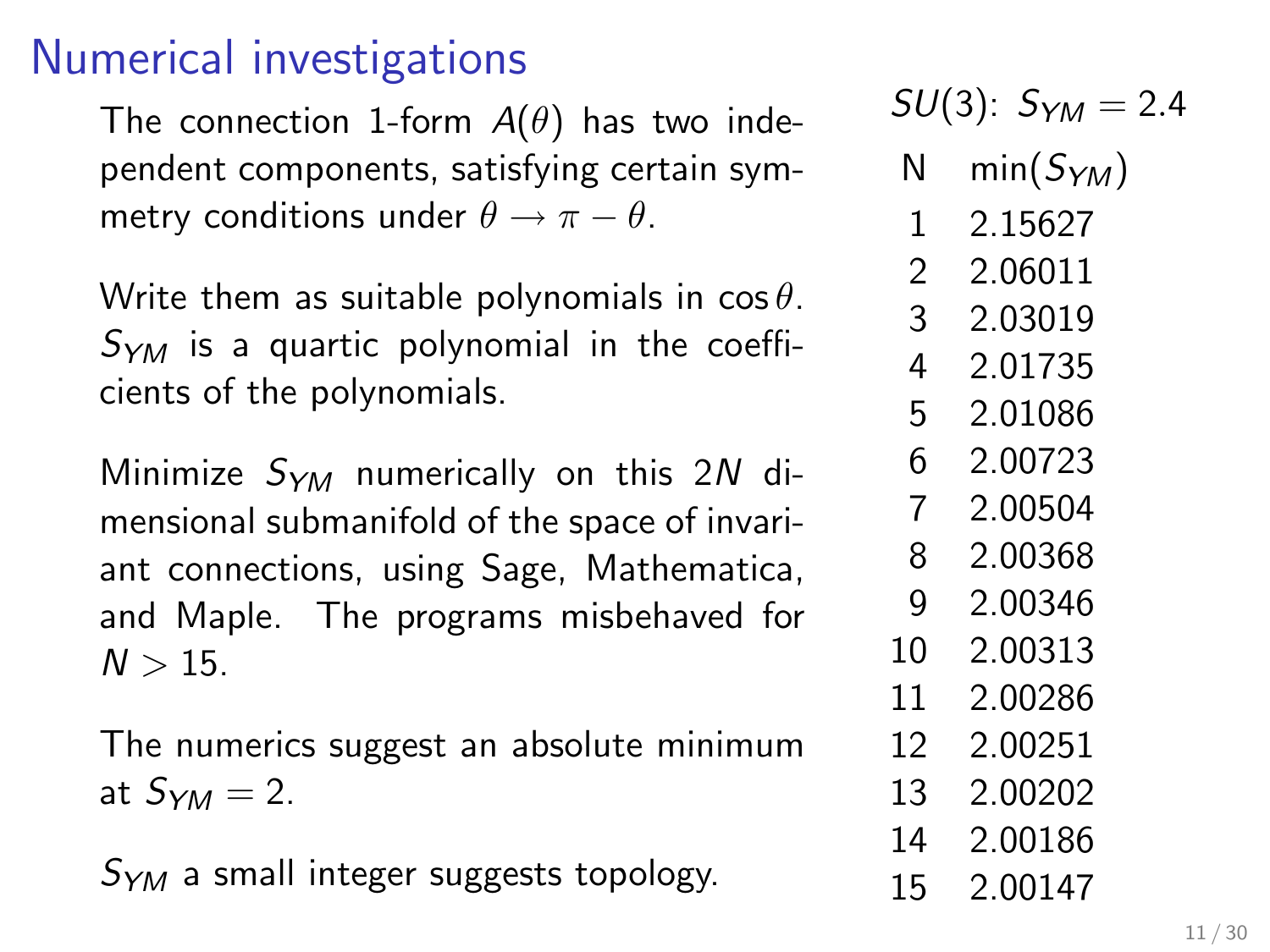(anti-)self-duality

 $F_{\pm}=\frac{1}{2}$  $\frac{1}{2}$  $(F \pm *F)$   $*$  the Hodge operator  $S_{\pm}=\frac{1}{2\pi}$  $8\pi^2$ Z  $\mathcal{S}^4$  $(-F_{\pm} * F_{\pm}) = \int^{\infty}$ −∞ dx  $L_{\pm}(x)$  $S_{YM} = S_{+} + S_{-}$  $S_+ - S_- \in \mathbb{Z}$  is the *instanton number* 

The *instanton*:  $F = *F$   $S_+ = 1$  $F_-=0$   $L_-(x)=0$   $S_-=0$ 

The  $U(2)$ -invariant instanton centered at the south pole  $(x = \infty)$ will be written explicitly later. For now, its action density is

$$
L_{+}(x) = L_{inst}(x) = .75 \cosh^{-4}(x - x_{+})
$$

where

$$
r_+=e^{-x_+}
$$

is the instanton size.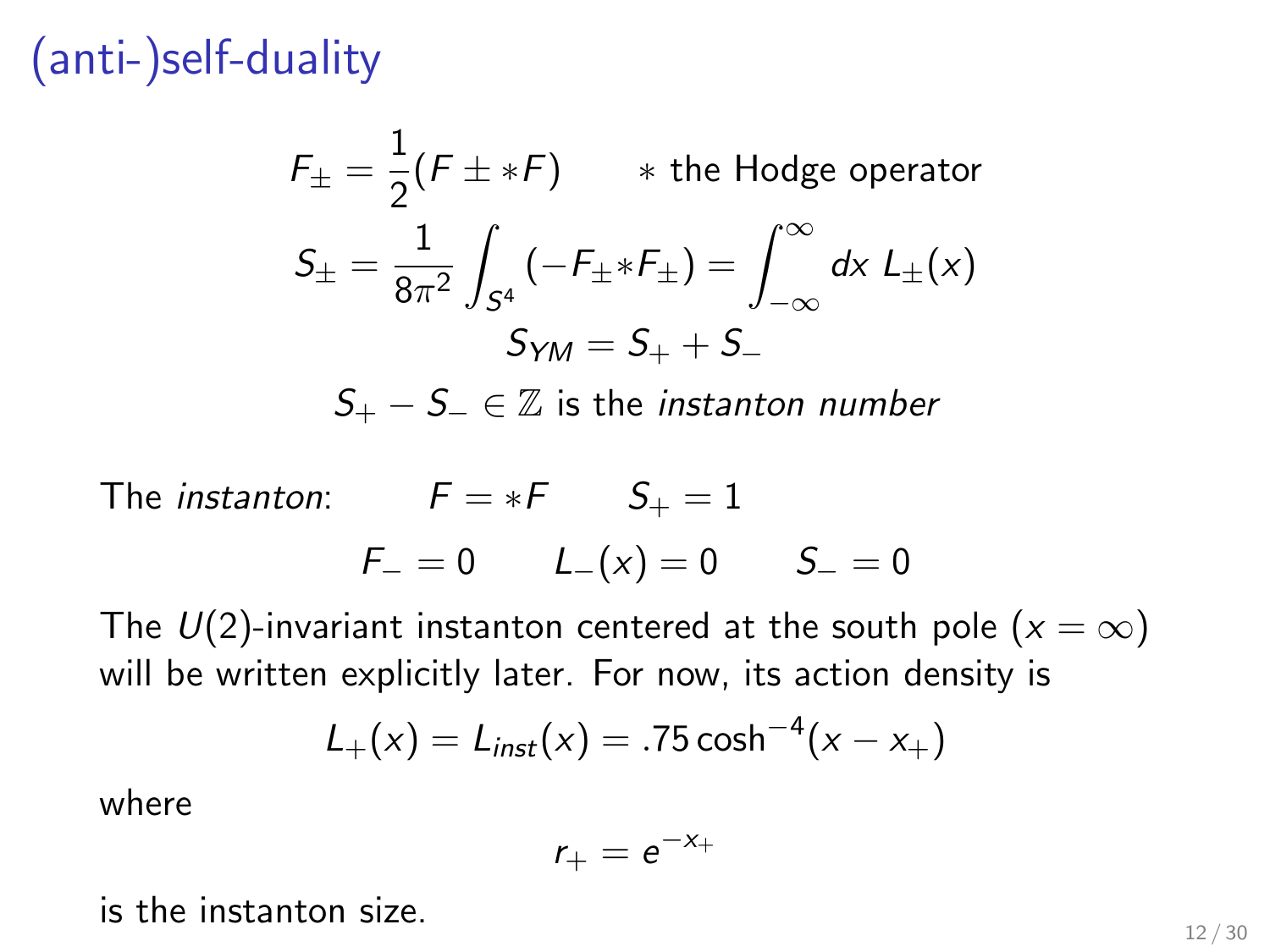

The numerics suggest that  $S_{YM} = 2$  is attained as a zero-size instanton at the south pole (at  $x=\infty$ ) combined with a zero-size anti-instanton at the north pole (at  $x=-\infty$ ).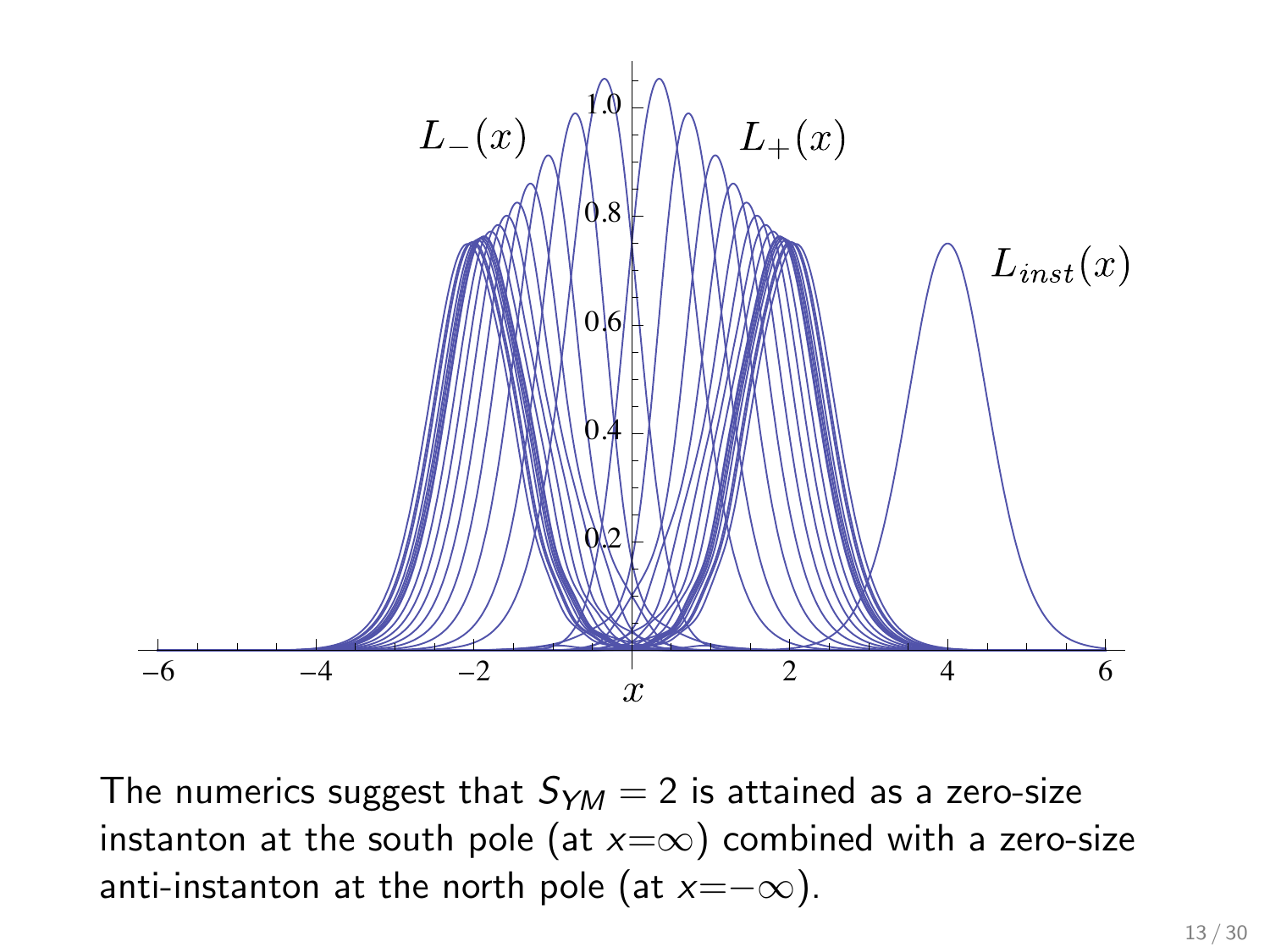The  $U(2)$ -invariant su(2)-valued forms on  $S^3$  $U(2)$  invariance:

$$
\omega(hz)=h\omega(z)h^{-1}\qquad h\in U(2)
$$

Identify  $S^3$  with  $SU(2)$ ,

$$
\hat{e} = \begin{pmatrix} 1 \\ 0 \end{pmatrix} \qquad z = g \hat{e} \qquad g = \begin{pmatrix} z_1 & -\bar{z}_2 \\ z_2 & \bar{z}_1 \end{pmatrix}
$$

There is a single invariant 0-form:

$$
\phi(z) = i(P - Q) = g\begin{pmatrix} i & 0 \\ 0 & -i \end{pmatrix} g^{-1} \qquad P = zz^{\dagger}, \ \ Q = 1 - P
$$

There are three invariant 1-forms:

$$
v_+ = P dP \qquad v_- = (dP)P \qquad v_3 = (z^{\dagger} dz)(Q - P)
$$

The Maurer-Cartan form on  $SU(2)$  is

$$
\Omega = gd(g^{-1}) = v_+ - v_- + v_3
$$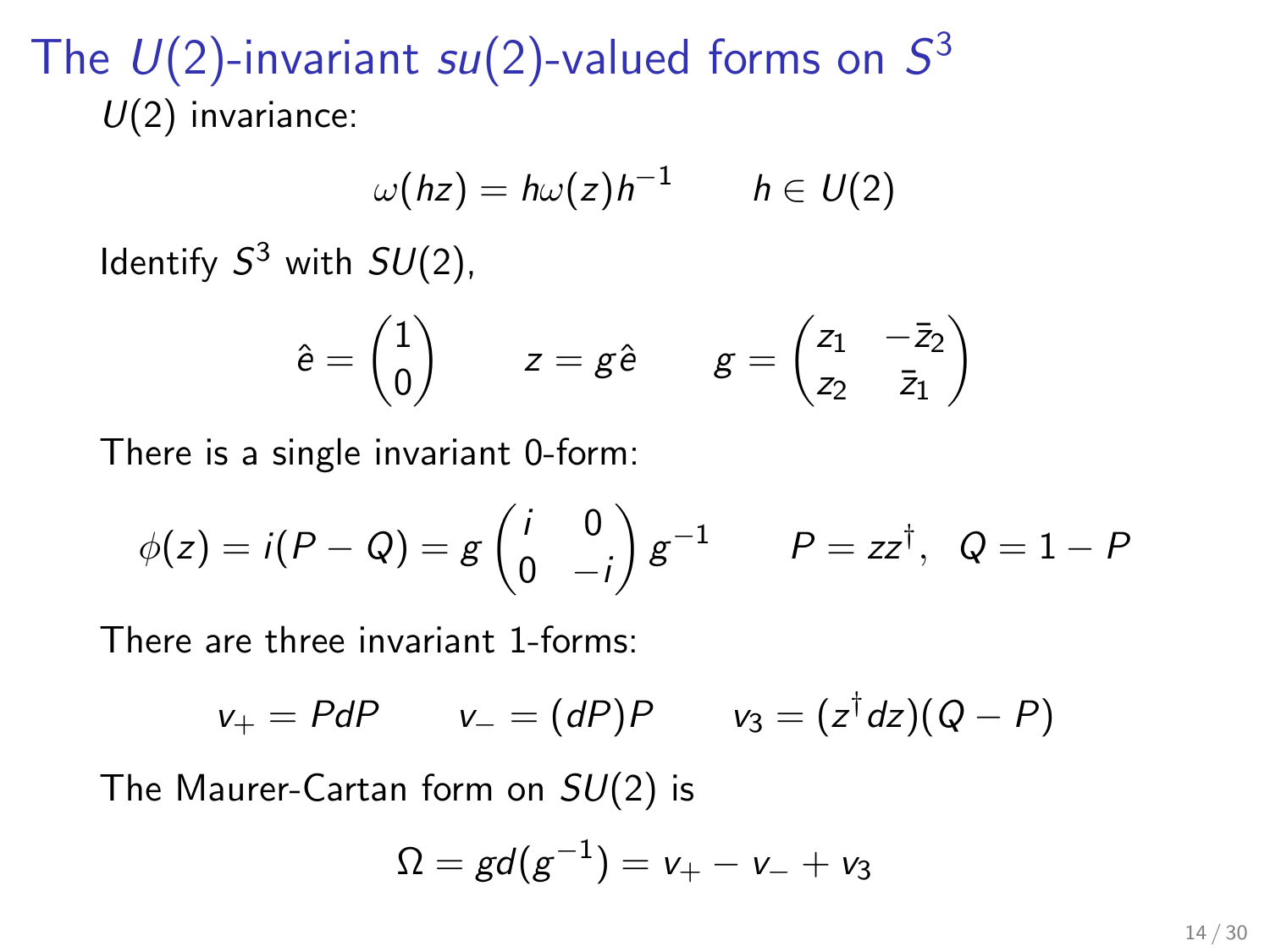#### The instanton and the anti-instanton

The basic instanton of size  $r_{+}$  located at the south pole  $(x = \infty)$ 

$$
D_+ = d + f_+(x)\Omega \qquad f_+ = \frac{1}{1 + e^{2(x-x_+)}} \qquad r_+ = e^{-x_+}
$$

The basic anti-instanton of size r\_ at the north pole  $(x = -\infty)$ 

$$
D_{-} = d + f_{-}(x)\Omega \qquad f_{-} = \frac{1}{1 + e^{-2(x - x_{-})}} \qquad r_{-} = e^{x_{-}}
$$

The instanton and anti-instanton twisted by  $h_+ \in SU(2)/\{\pm 1\}$ 

$$
(gh_+g^{-1})D_+(gh_+g^{-1})^{-1}
$$
  $(gh_g^{-1})D_-(gh_g^{-1})^{-1}$ 

8 (anti-)instanton moduli:  $4$  the location in  $S^4$ 

- 1 the size  $r_{\pm}$
- 3 the twist  $h_{+}$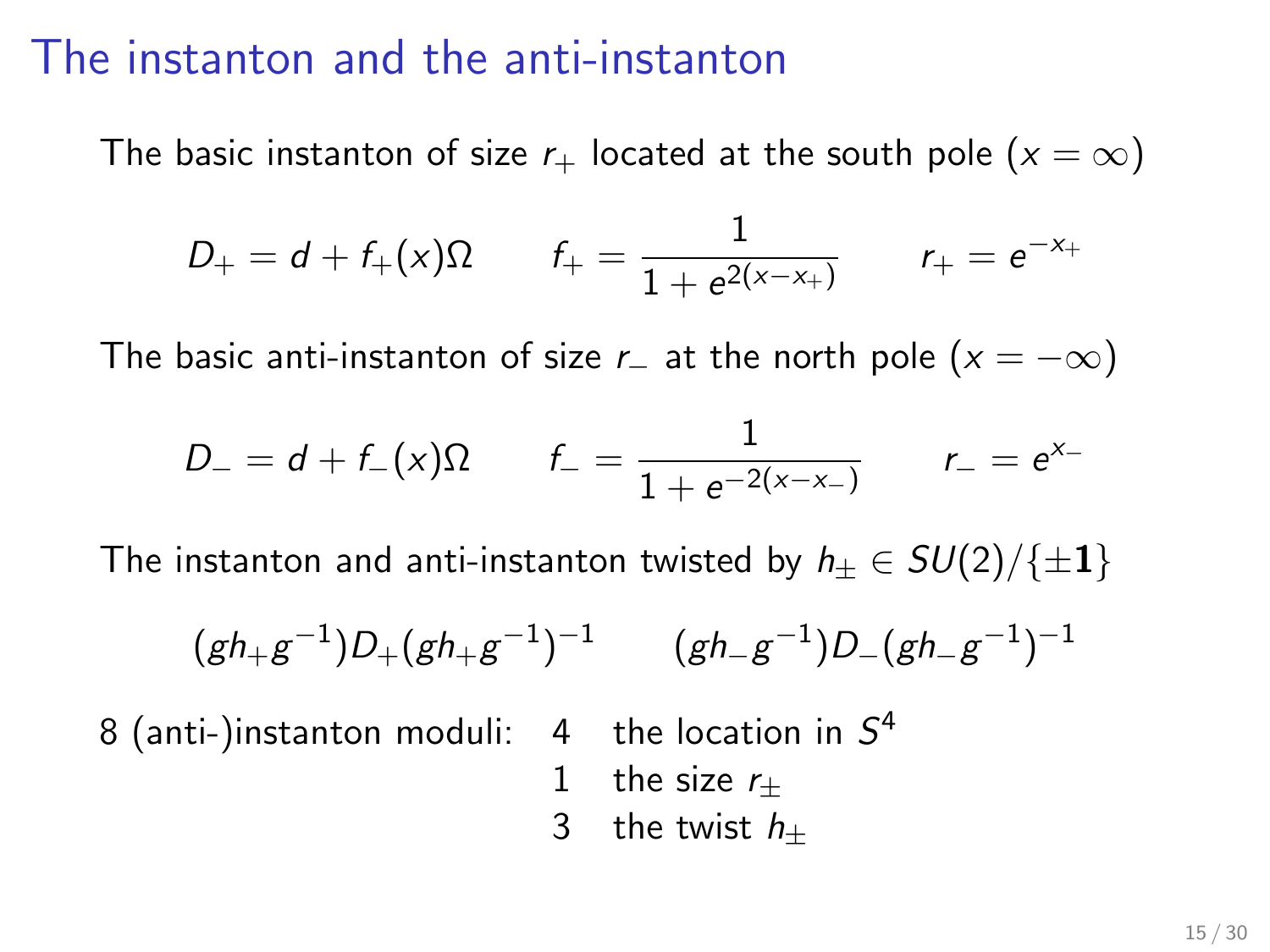#### The twisted-pair

Send  $r_{+} \rightarrow 0$ . Then, away from the poles,  $f_{+1} = 1$ , so

$$
D_{\pm} = g dg^{-1}
$$
, so  $(gh_{\pm}g^{-1})D_{\pm}(gh_{\pm}g^{-1})^{-1} = g dg^{-1}$ 

so it makes sense to patch the twisted pair at the equator, defining

$$
D(h_-,h_+) = \begin{cases} (gh_-g^{-1})D_-(gh_-g^{-1})^{-1} & \quad x \leq 0 \\ (gh_+g^{-1})D_+(gh_+g^{-1})^{-1} & \quad x \geq 0 \end{cases}
$$

The 15 parameter conformal group of  $S^4$  absorbs 14 of the 16 moduli. Use 8 to put the instanton and the anti-instanton at the poles, and use dilation to scale  $r_+$  and  $r_-^{-1}$ , to make  $r_+=r_-.$ 

This leaves the 6 parameters of  $O(4) = SU(2)_L \times SU(2)_R / {\pm 1}$ .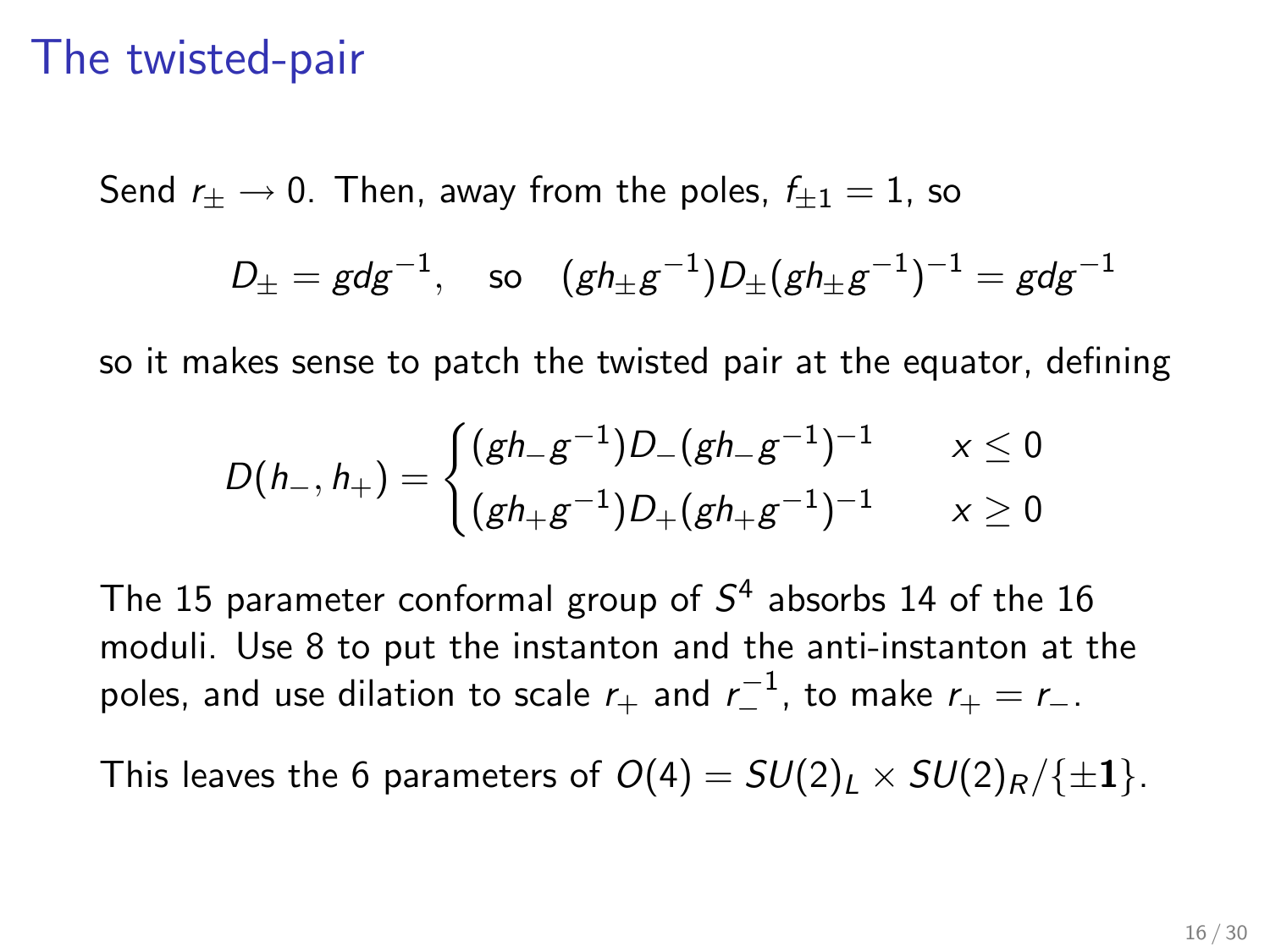$SU(2)_L \times SU(2)_R / \{\pm 1\}$  acts on the twists by

$$
(h_+, h_-) \mapsto (g_R h_+ g_L^{-1}, g_R h_- g_L^{-1})
$$

Absorb  $h_+$  by taking  $g_L = g_R h_+$ , leaving  $SU(2)_R / \{\pm 1\}$  acting by conjugation on h<sup>−</sup>

$$
(1,h_-)\mapsto (1,g_Rh_-g_R^{-1})
$$

Thus the zero-size twisted-pair has 14 conformal moduli, plus a 1 parameter symmetry, plus 1 additional parameter

$$
\cos\frac{\sigma}{2}=\frac{1}{2}\mathrm{tr}(h_-h_+^{-1})\qquad 0\leq\sigma\leq 2\pi
$$

with  $\sigma = 0 \sim \sigma = 2\pi$  because the twists act by conjugation.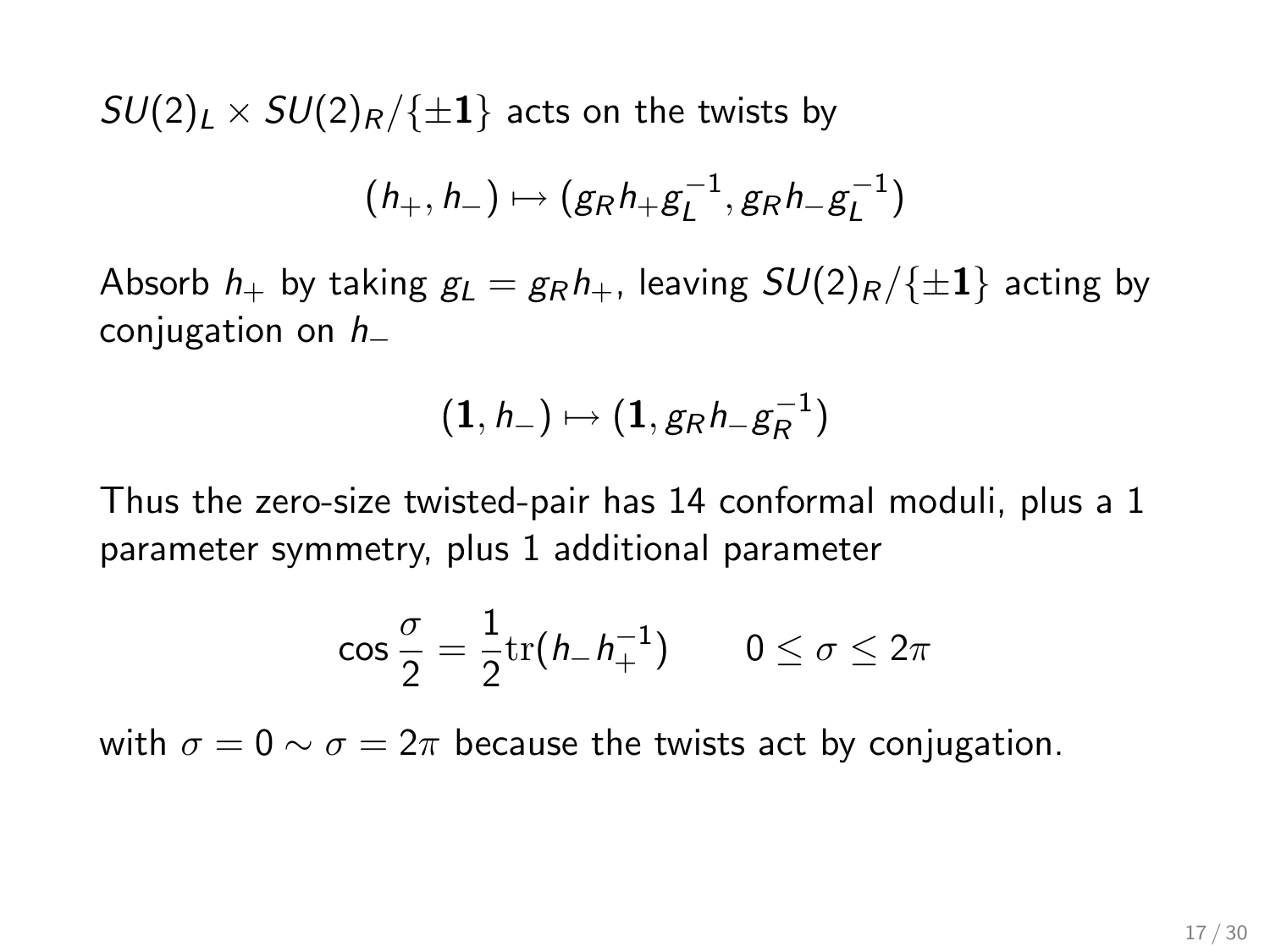#### The loop of zero-size twisted pairs

The relative twist  $h_- h_+^{-1}/\{\pm 1\}$  lies in  $SU(2)/\{\pm 1\}=SO(3)$ .

 $\pi_1SO(3) = \mathbb{Z}_2$ . We want to show that the nontrivial loops of zero-size twisted pairs are nontrivial loops in  $A/G$ .

A convenient nontrivial loop of zero-size twisted pairs is

$$
D_{\sigma} = \begin{cases} D_{\sigma}^- &= e^{\frac{1}{4}\sigma\phi}D_{-}e^{-\frac{1}{4}\sigma\phi} & x \le 0 \\ D_{\sigma}^+ &= e^{-\frac{1}{4}\sigma\phi}D_{+}e^{\frac{1}{4}\sigma\phi} & x \ge 0 \end{cases}
$$

$$
gh_-g^{-1}=e^{\frac{1}{4}\sigma\phi}=g\begin{pmatrix}e^{\frac{i\sigma}{4}}&0\\0&e^{-\frac{i\sigma}{4}}\end{pmatrix}g^{-1}
$$

$$
h_-h_+^{-1}=\begin{pmatrix} e^{\frac{i\sigma}{2}} & 0 \\ 0 & e^{-\frac{i\sigma}{2}} \end{pmatrix}
$$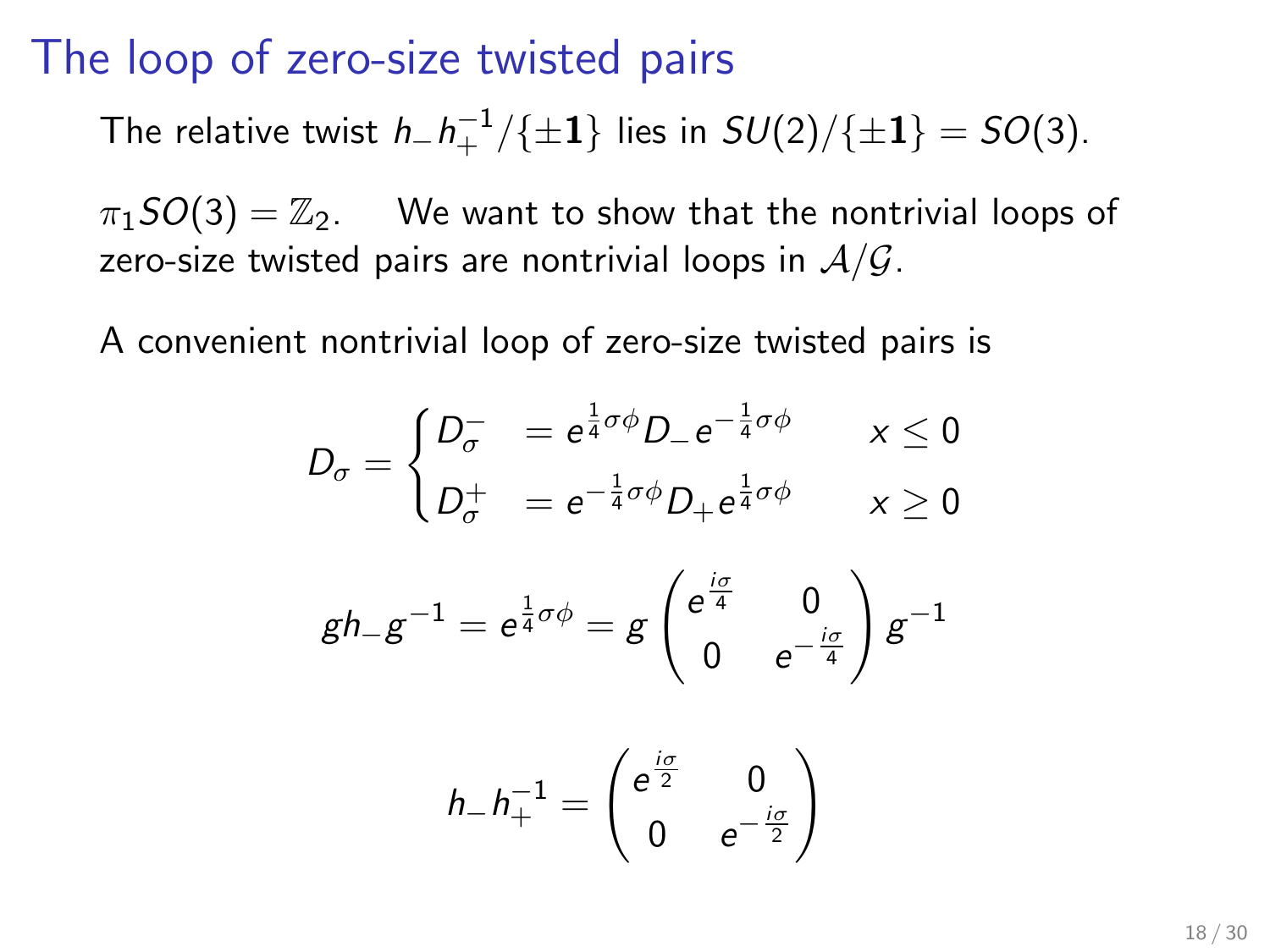# Non-triviality of the loop of twisted pairs in  $A/G$

The twisted pairs, as written, are singular at the poles (before the limit  $r_{+} \rightarrow 0$ ). The connections can be made regular everywhere on  $\mathcal{S}^4$  by a gauge transformation, giving

$$
D_{\sigma} = \begin{cases} D_{\sigma}^- &= \Phi_{\sigma}^- D_-(\Phi_{\sigma}^-)^{-1} & x \le 0 \\ D_{\sigma}^+ &= \Phi_{\sigma}^+ D_+(\Phi_{\sigma}^+)^{-1} & x \ge 0 \end{cases}
$$

 $\Phi^-_\sigma(\mathsf{x},g) = e^{\tfrac{1}{2}\sigma k_-(\mathsf{x})\phi} \qquad \Phi^+_\sigma(\mathsf{x},g) = e^{\left(\pi-\tfrac{1}{2}\sigma k_+(\mathsf{x})\right)\phi}$  $k_{+}(-\infty) = 0 \quad k_{+}(-\infty) = 1 \qquad k_{-} + k_{+} = 1$ .  $D_{2\pi} = \Phi D_0 \Phi^{-1}$  $\Phi = e^{-\pi k_+(x)\phi} = g \begin{pmatrix} e^{-i\pi k_+(x)} & 0 \\ 0 & i\pi k \end{pmatrix}$ 0  $e^{i\pi k_+(x)}$  $\Big) g^{-1}$ 

 $\Phi = \Sigma H$  :  $S^4 \rightarrow S^3$ , the suspension of the Hopf map  $H$  :  $S^3 \rightarrow S^2$ , representing the nontrivial element in  $\pi_4 S^3.$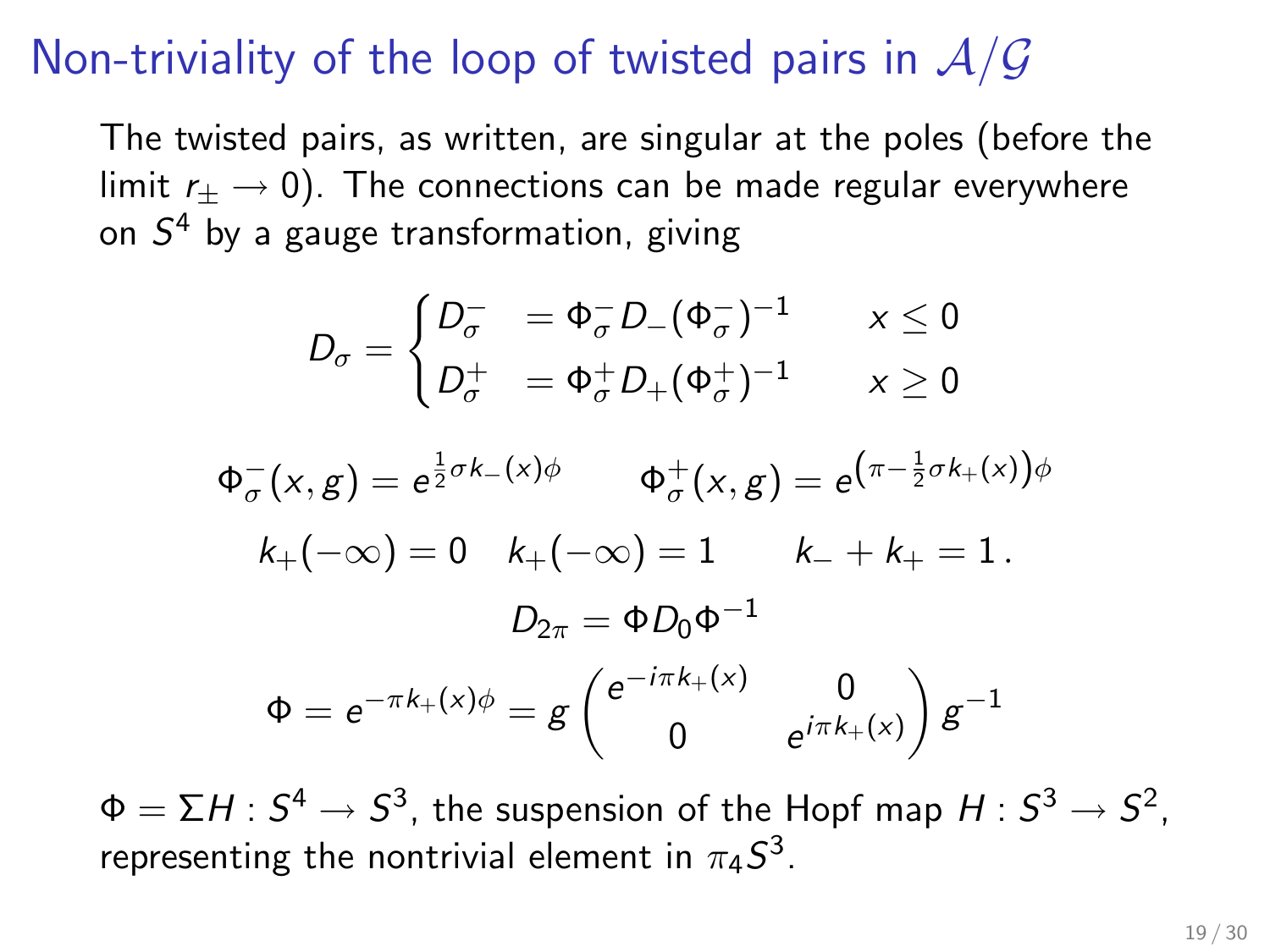# **Stability**

The zero-size twisted-pairs are all critical points of the Y-M action, so the loop of zero-size twisted pairs is pointwise fixed under the Y-M flow.

Is the loop of zero-size twisted-pairs stable under the flow?

The instanton and the anti-instanton are individually stable, so we need only calculate the flow in the two zero-modes  $r_{+}$  and  $\sigma$ , in the limit where  $r_{+}$  is asymptotically small.

To determine the topology of the flow, it should be enough to calculate  $\dot{r}_+$  and  $\dot{\sigma}$  as functions of  $r_+$  and  $\sigma$ , at least to leading order in  $r_{+}$ .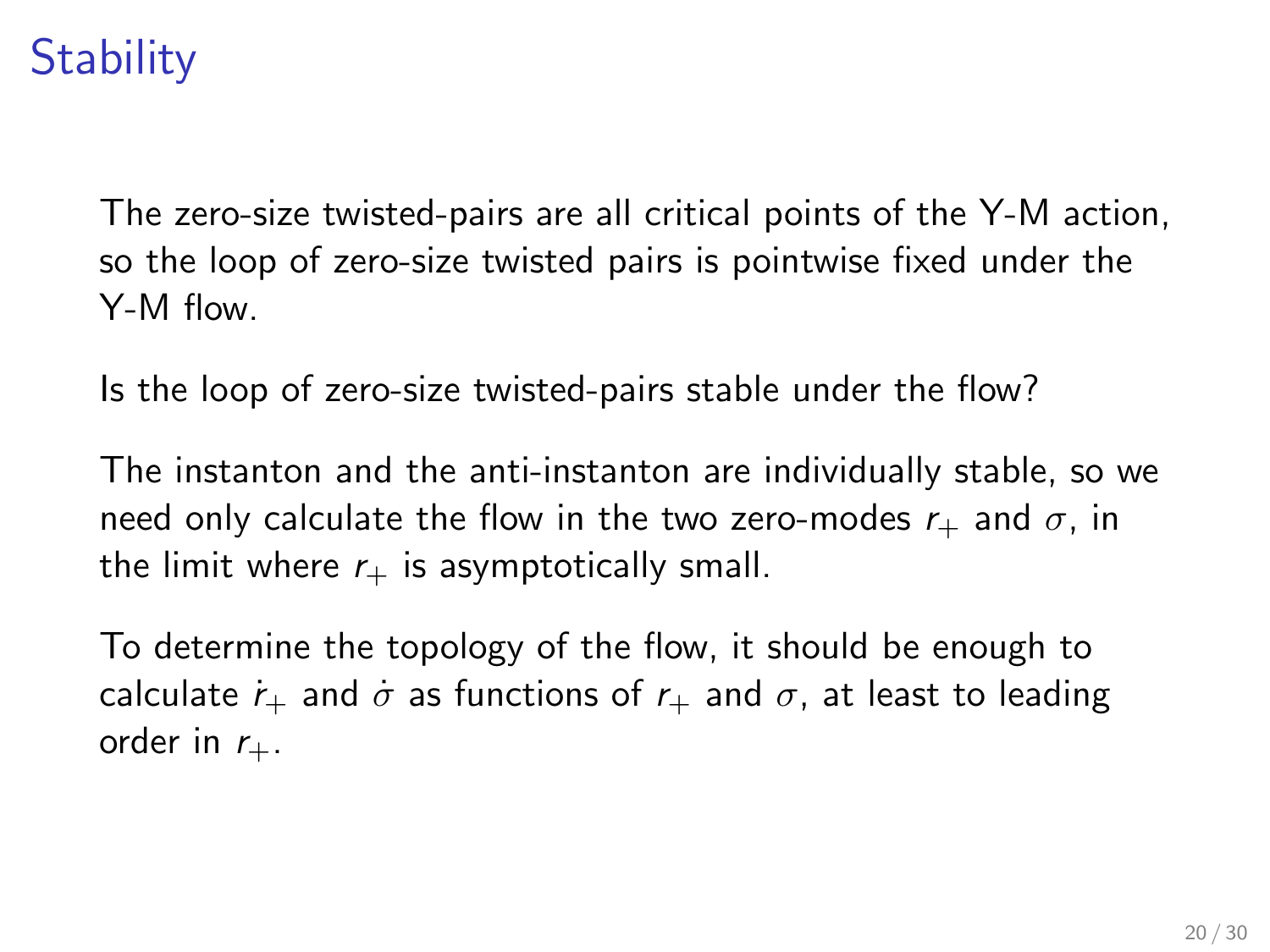# Calculation of  $\dot{r}_+$  and  $\dot{\sigma}$

Write the general asymptotically small  $U(2)$ -invariant perturbation

$$
D_{\sigma} = \begin{cases} e^{\frac{1}{4}\sigma\phi} \left( D_{-} + \delta A_{-} \right) e^{-\frac{1}{4}\sigma\phi} & x \leq 0 \\ e^{-\frac{1}{4}\sigma\phi} \left( D_{+} + \delta A_{+} \right) e^{\frac{1}{4}\sigma\phi} & x \geq 0 \end{cases}
$$

(1) Enforce the flow equation to leading order

$$
\dot{r}_{-}\partial_{r_{-}}D_{-} + \frac{1}{4}\dot{\sigma}[\phi, D_{-}] = *D_{-} * D_{-}\delta A_{-}
$$

$$
\dot{r}_{+}\partial_{r_{+}}D_{+} - \frac{1}{4}\dot{\sigma}[\phi, D_{+}] = *D_{+} * D_{+}\delta A_{+}
$$

(2) Require  $D_{\sigma}$  to be regular at  $x = 0$ ,

$$
e^{\frac{1}{4}\sigma \phi} \left( D_- + \delta A_- \right) e^{-\frac{1}{4}\sigma \phi} - e^{-\frac{1}{4}\sigma \phi} \left( D_+ + \delta A_+ \right) e^{\frac{1}{4}\sigma \phi} = 0 + O(x^2)
$$

Together, (1) and (2) ensure that  $D_{\sigma}$  satisfies the flow equation.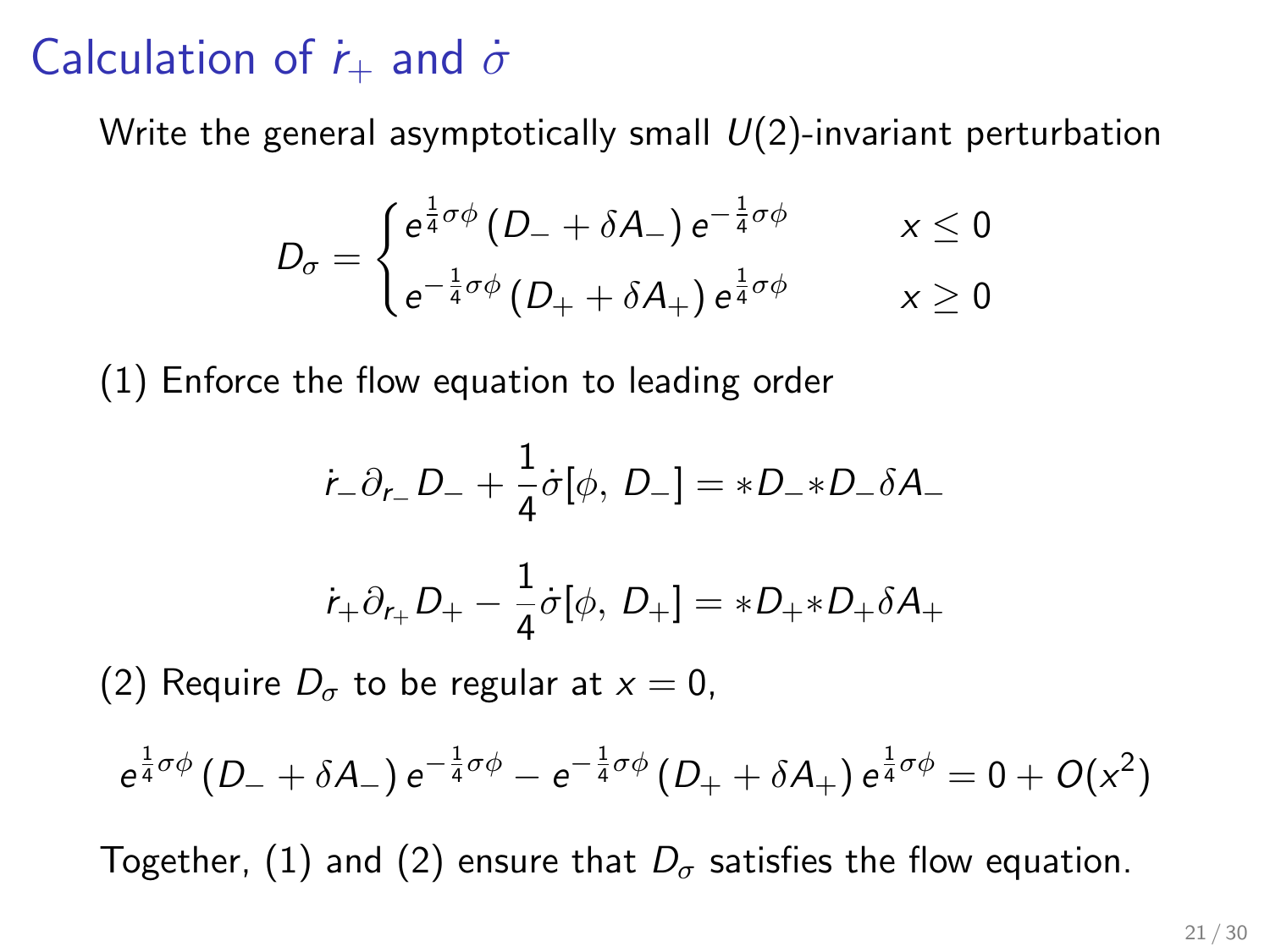Working in  $A_{\mathsf{x}} = 0$  gauge, expand in the invariant 1-forms on  $\mathcal{S}^3$ 

$$
\delta A_{\pm} = \delta A_{\pm}^{\dagger}(x)v_{+} + \delta A_{\pm}^{\dagger}(x)v_{-} + \delta A_{\pm}^{3}(x)v_{3}
$$

The flow equations are thus second order inhomogeneous linear ordinary differential equations in x, with non-constant  $3 \times 3$  matrix coefficients. They can be diagonalized and integrated exactly.

Then there are 6 patching equations: on the values of the coefficients of  $v_+, v_-, v_3$  at  $x = 0$ , and the first derivatives.

After elementary but laborious calculations, I get

$$
\dot{r}_{+} = r_{+}^{3} (1 + 2 \cos \sigma) + O(r_{+}^{5})
$$

$$
\dot{\sigma} = -8r_{+}^{2} \sin \sigma + O(r_{+}^{4})
$$

The topology of the flow is easiest understood by looking at the flow lines.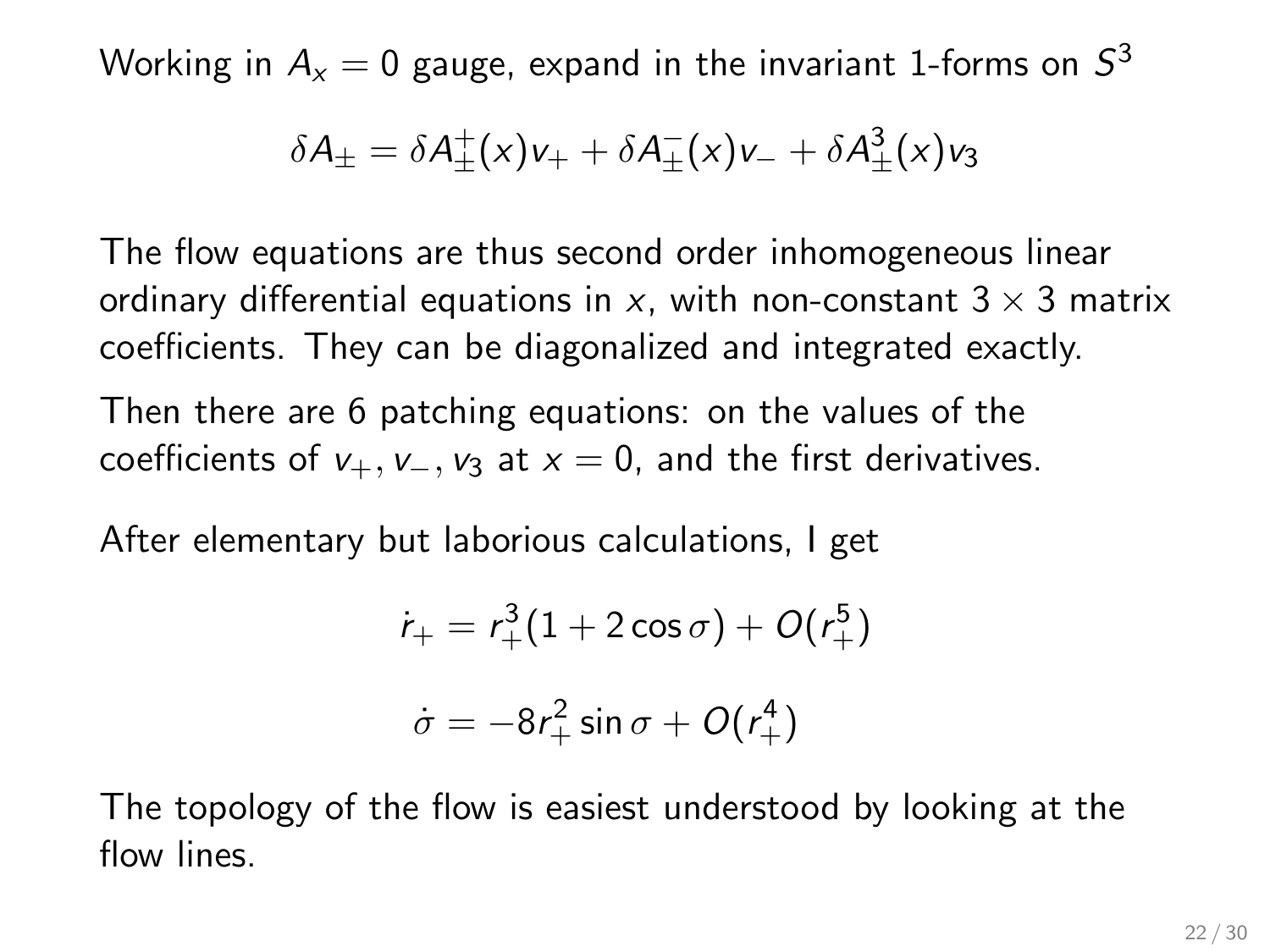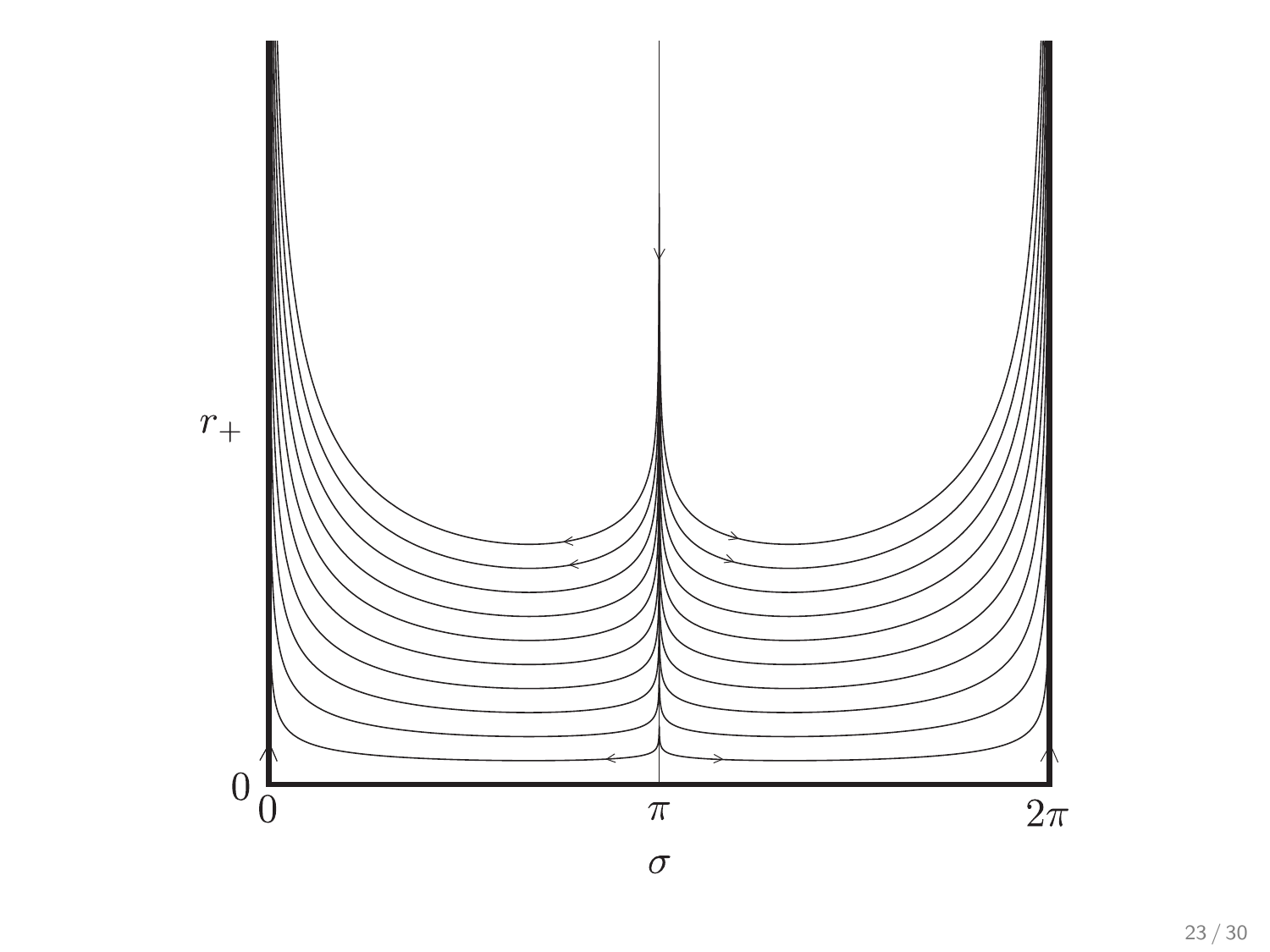### The stable loop

There is a stable loop consisting of two branches.

One branch consists of the line of fixed points at  $r_{+} = 0$  from  $\sigma = \pi$  to  $\sigma = 0$ , then the outgoing trajectory along the vertical axis at  $\sigma = 0$ .

The second branch consists of the line of fixed points at  $r_{+} = 0$ from  $\sigma = \pi$  to  $\sigma = 2\pi$ , then out along the vertical axis at  $\sigma = 2\pi$ .

Recall that the two vertical axes,  $\sigma = 0$  and  $\sigma = 2\pi$  are gauge equivalent, under a non-trivial gauge transformation.

I strongly suspect that the outgoing flows at  $\sigma = 0$  and  $\sigma = 2\pi$ end at the flat connection.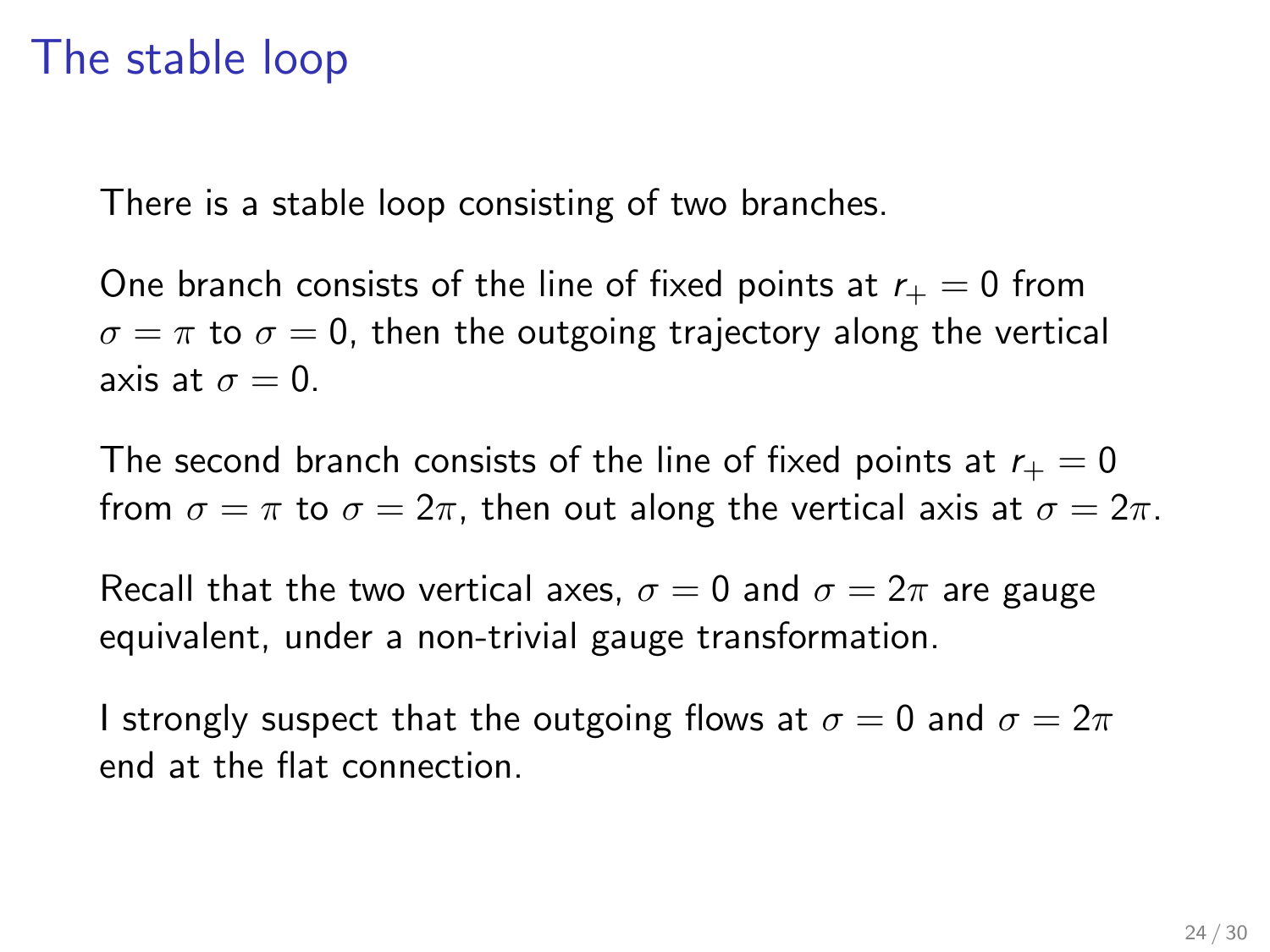# **Geometry**

The metric inherited from the space of connections  $\mathcal A$  is, to leading order in  $r_{+}$ ,

$$
(ds)^{2} = 64 \left[ (dr_{+})^{2} + r_{+}^{2} (d\sigma')^{2} \right] \qquad \sigma' = \frac{1}{4}\sigma \qquad 0 \le \sigma' \le \frac{\pi}{2}
$$

The flow is the gradient flow wrt this metric for

$$
S_{YM}=2-16r_+^4(1+2\cos\sigma)+O(r_+^6)
$$

 $A/G$  is a cone: the upper right quadrant of the plane, the positive  $x$ -axis identified with the positive  $y$ -axis.

The space of zero-size twisted pairs lives at the vertex of the cone, at  $r_{+} = 0$ .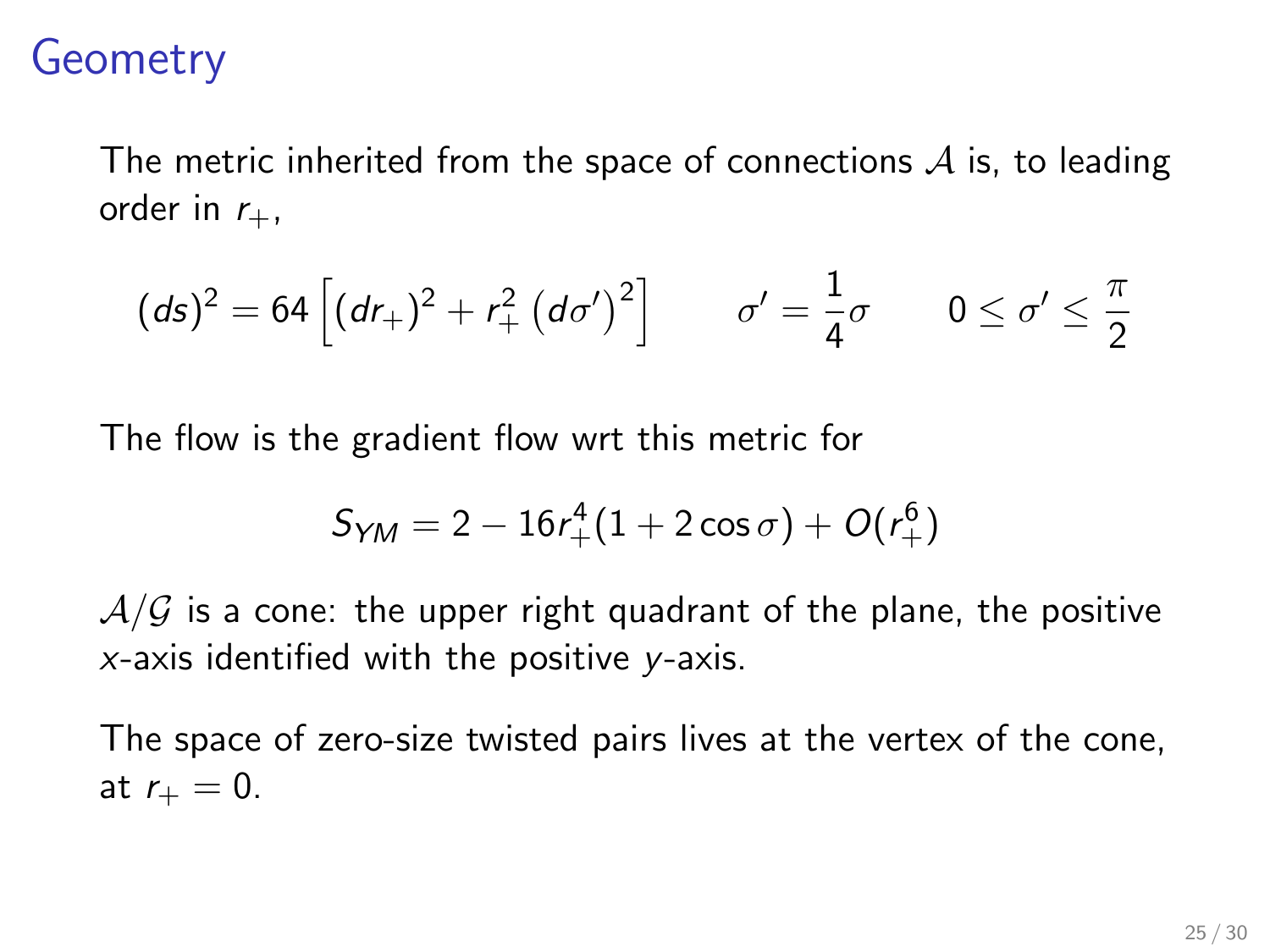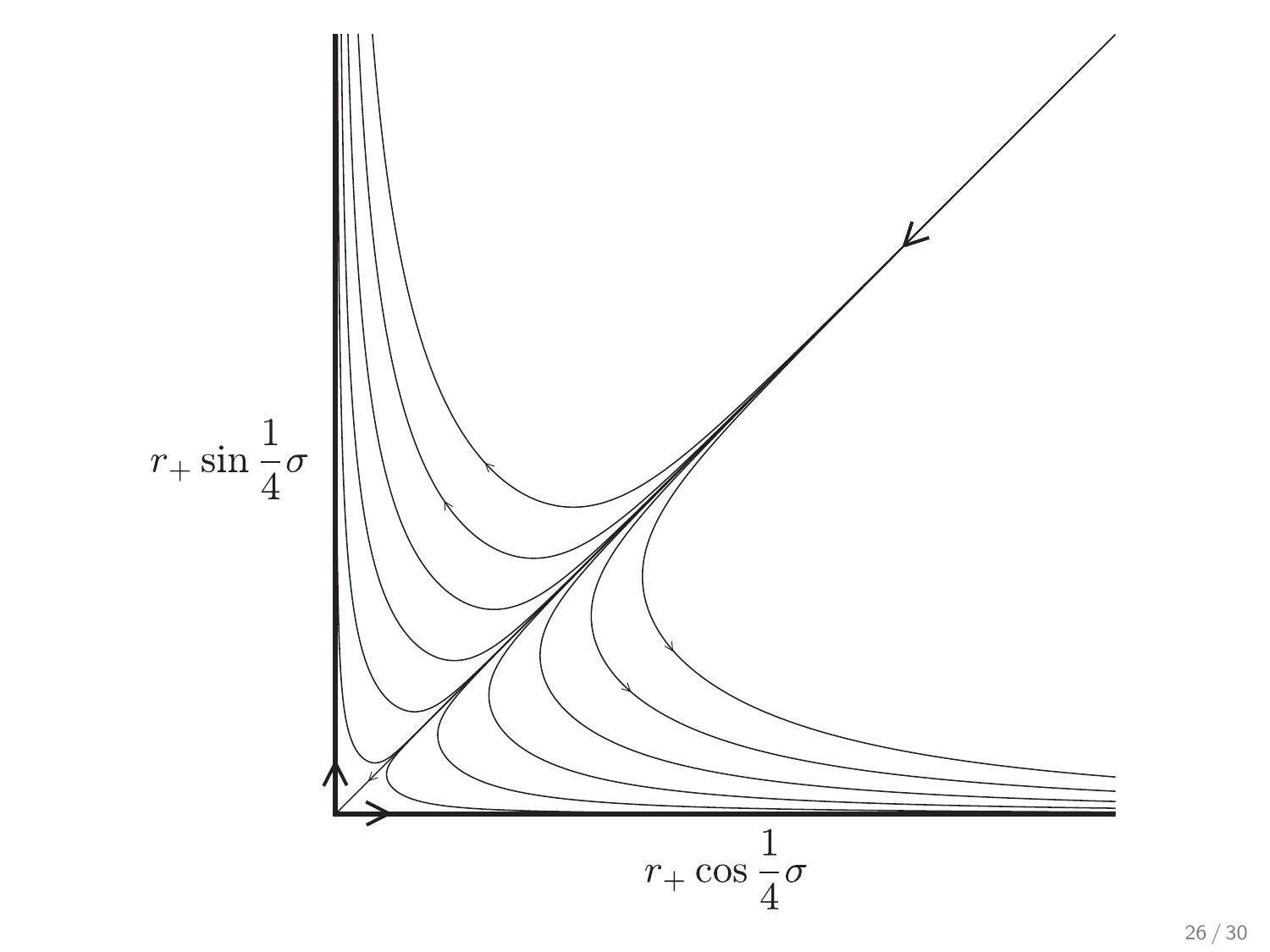### The outgoing trajectory

The outgoing trajectory at  $\sigma = 0$  (or  $\sigma = 2\pi$ ) is the flow of connections of the form

$$
D = d + f(x)\Omega \qquad f(\pm \infty) = 0, \quad f(x) = f(-x)
$$

generated by

$$
\frac{df}{dt} = \partial_x^2 f - 4f(1 - f)(2f - 1)
$$

with initial conditions

$$
f(x) \to \frac{1}{1 + r_{+}(t)^{2} e^{2|x|}} \qquad t \to -\infty
$$

$$
r_{+}(t)^{2} = (-6t)^{-1} + O(t^{-2})
$$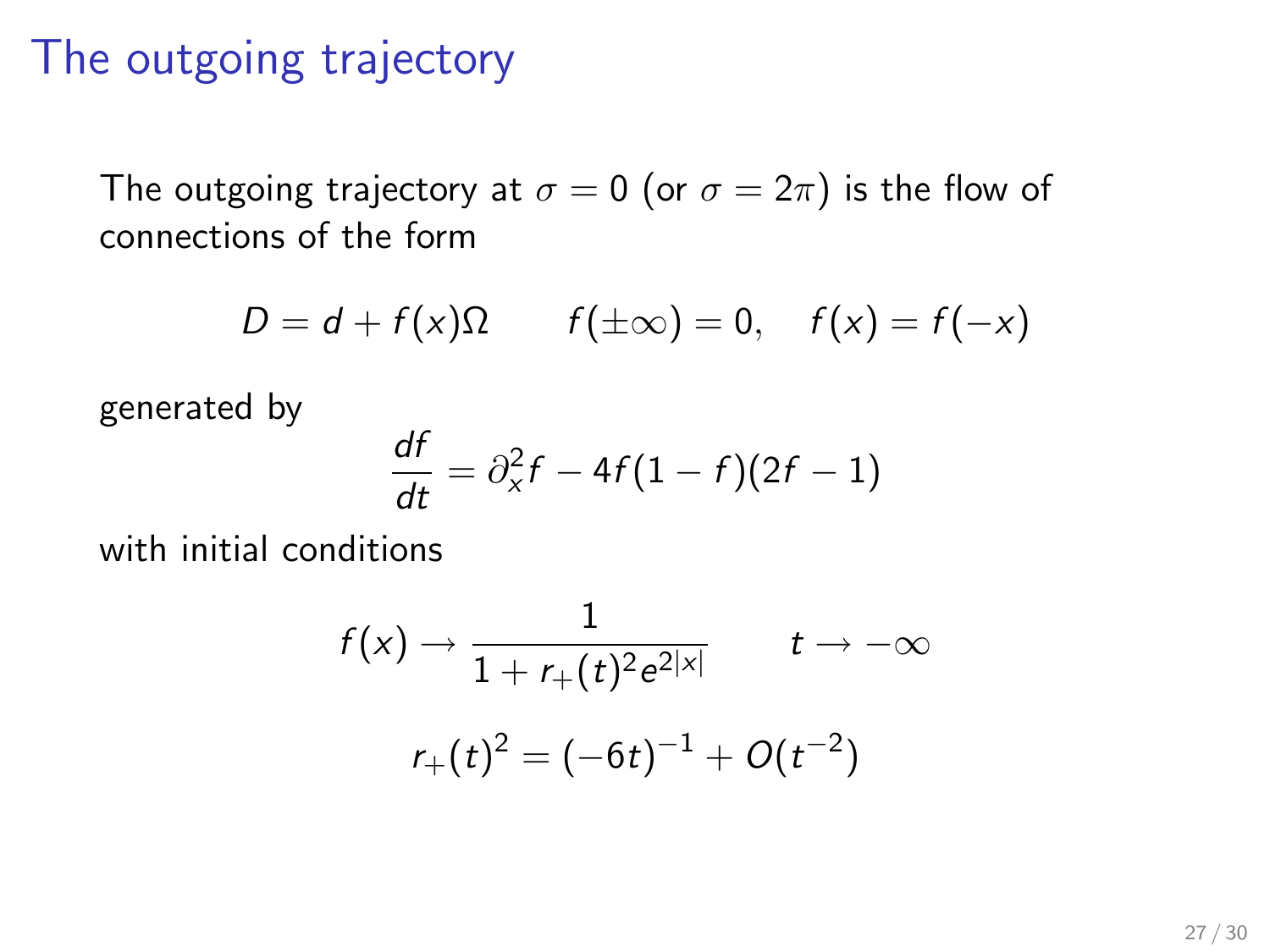$$
\frac{df}{dt} = \partial_x^2 f - 4f(1 - f)(2f - 1)
$$

is a nonlinear diffusion equation, a special case of the FitzHugh–Nagumo equation

$$
\partial_t u = \partial_x^2 u - u(u-1)(u-a)
$$
 at  $a = \frac{1}{2}$ .

This is not integrable, but some exact solutions are known, including travelling shock waves which become static when  $a=\frac{1}{2}$  $\frac{1}{2}$ . These are our instanton and anti-instanton.

The calculation described above guarantees an early time solution that starts as a widely separated shock-anti-shock pair moving slowly towards each other with a speed that goes as  $\frac{1}{-2t}$ .

Does this solution exist for all t? As  $t \to +\infty$ , does the shock-anti-shock pair annihilate to  $f = 0$  (the flat connection)?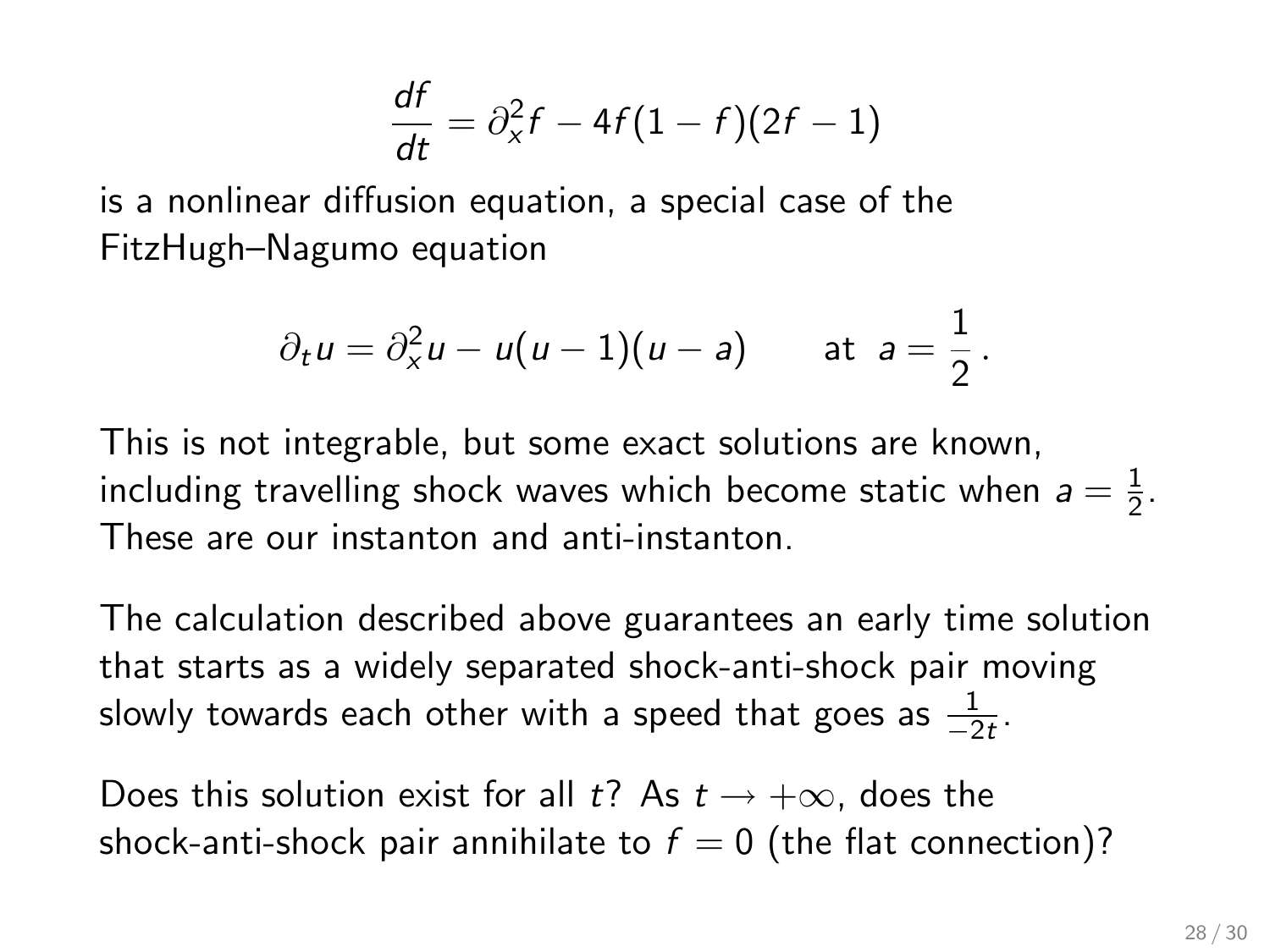# Questions

What is the outgoing trajectory from the loop of twisted pairs located at separation  $R$  in euclidean  $\mathbb{R}^4$ ? How does it approach the flat connection?

I expect that any low energy states in the lambda model would come from this asymptotic approach to the flat connection on  $\mathbb{R}^4$ .

Global stability? Is the attracting basin open and dense? Are there any other locally stable loops?